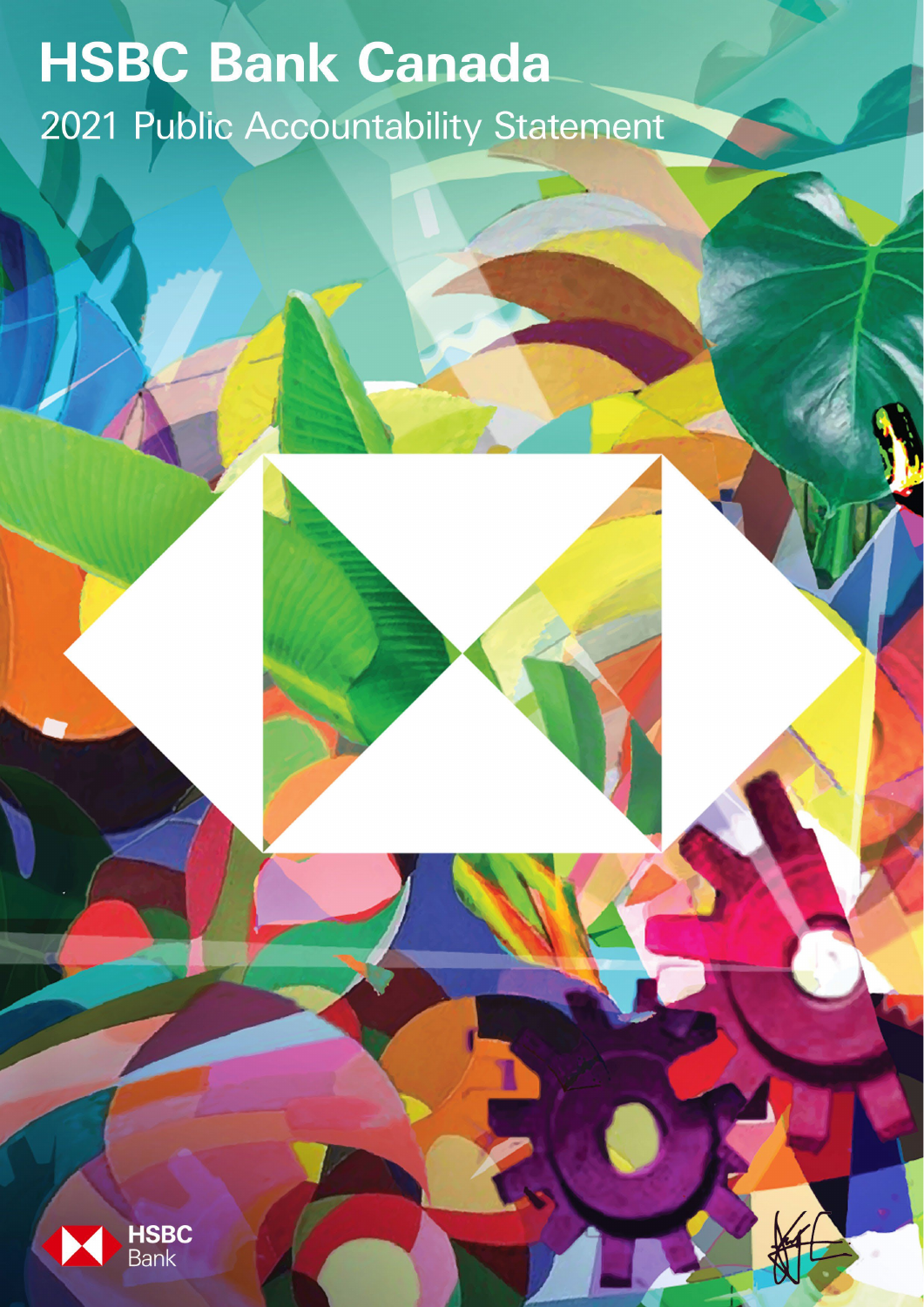## About this document

This Public Accountability Statement is a Canadian regulatory report that describes HSBC Bank Canada's community investment and sustainability programs, contribution to the economy and initiatives that aim to meet the needs of our customers.

Unless otherwise stated, it describes the 2021 activities and initiatives of HSBC Bank Canada and its Canadian subsidiaries and affiliates, which include:

HSBC Bank Canada HSBC Finance Mortgages Inc. HSBC Global Asset Management (Canada) Limited HSBC Investment Funds (Canada) Inc. HSBC Mortgage Corporation (Canada) HSBC Private Investment Counsel (Canada) Inc. HSBC Securities (Canada) Inc. HSBC Trust Company (Canada)

Effective January 1, 2019, certain central services were transferred to a separate entity, HSBC Global Services (Canada) Limited (HGCA). Unless otherwise stated, HGCA is not included in this Public Accountability Statement. HSBC Canadian Covered Bond (Legislative) GP Inc. and HSBC Canadian Covered Bond (Legislative) Guarantor Limited Partnership are not included in this Public Accountability Statement.

HSBC Holdings plc (HSBC Group) contributes to the global economy by providing high-quality products and services to its customers, and by paying remuneration to its employees, payments to its suppliers, dividends to its shareholders and tax revenues to governments in the countries and territories where it operates.

#### About HSBC Bank Canada

HSBC Bank Canada, a subsidiary of HSBC Holdings plc, is the leading international bank in the country. We help companies and individuals across Canada do business and manage their finances here and internationally through four global businesses: Commercial Banking, Global Banking, Markets and Security Services, and Wealth and Personal Banking. HSBC serves customers worldwide from offices in 64 countries and territories in our geographical regions: Europe, Asia, North America, Latin America, and Middle East and North Africa. With assets of USD2,958 billion at December 31, 2021, HSBC is one of the world's largest banking and financial services organizations.

\* Unless otherwise stated, all funds are shown in Canadian dollars. \*\* Effective from the fourth quarter of 2021, we have separated the business segment previously known as "Global Banking and Markets" into "Global Banking" and "Markets and Security Services" to reflect our new operating segments.

#### What's Inside:

- 1. Global ESG approach
- 2. Climate
- 3. Communities
- 4. Employees
- 5. Wealth and personal banking customers
- 6. Small business and commercial banking customers
- 7. Taxes
- 8. Data tables



#### Cover photo:

A depiction of artist Jacqui Comrie's "Heal" mural, displayed at the Toronto Distillery District in September 2021. The mural was commissioned by HSBC Bank Canada as part of Business Plan for the Planet, and uses LumActiv® technology to break down pollutants and improve air quality.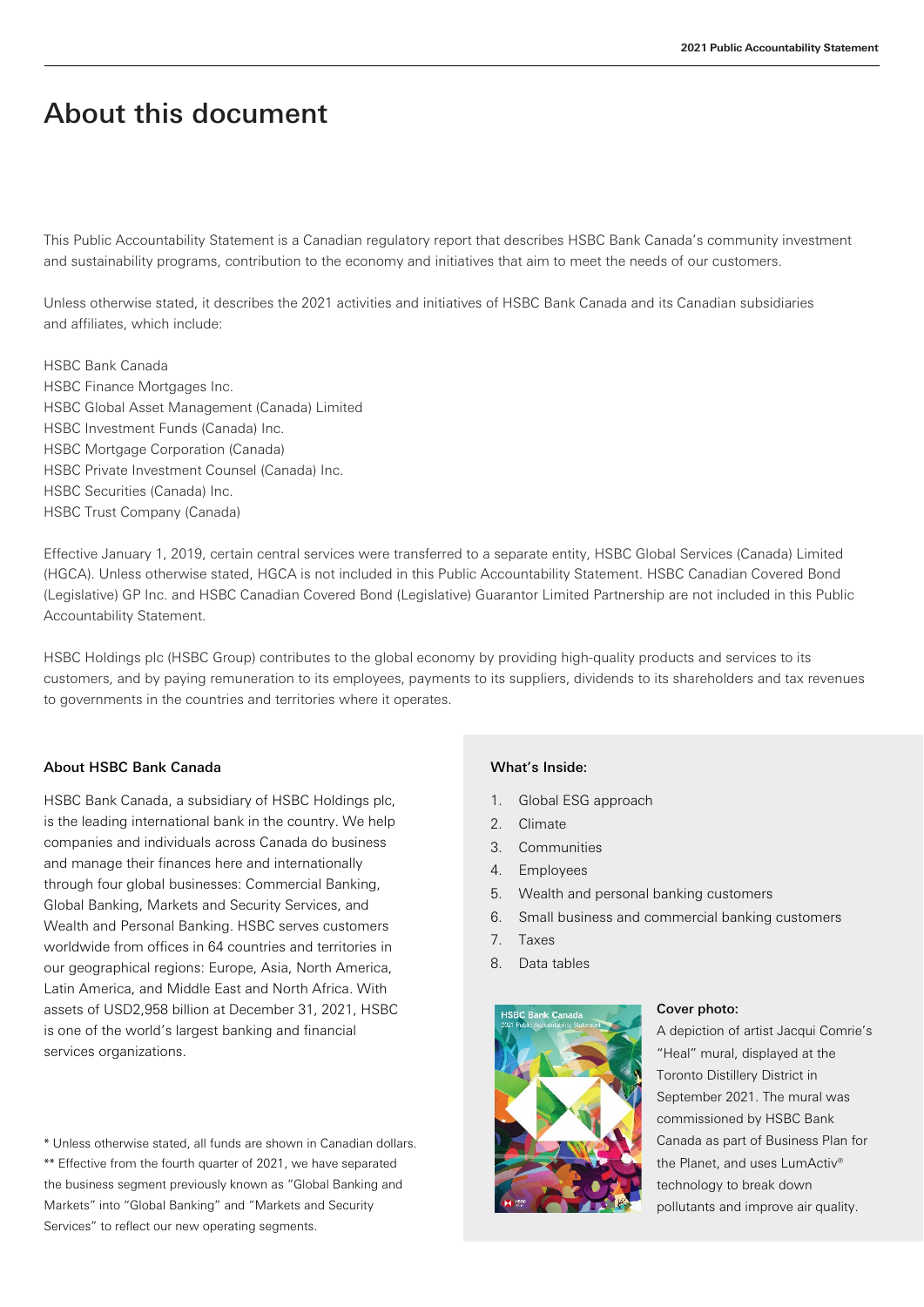## Global environmental, social and governance approach

We conduct our business to support the sustained success of our customers, people and communities. We want to be a well-managed organization that people are proud to work for, that has the trust of our customers and the communities we serve, and that minimizes its impact on the environment.

Our purpose is: 'Opening up a world of opportunity'. To achieve our purpose and deliver our strategy in a way that is sustainable, we are guided by our values: we value difference; we succeed together; we take responsibility; and we get it done.

HSBC Group's approach to environmental, social and governance (ESG) performance is embedded within our global strategy and pillars, which guide our work in Canada. We link performance with key ESG indicators on our executive incentive scorecards, both globally and here in Canada. For example, our HSBC Bank Canada CEO and members of our executive team have objectives related to climate risk, diversity and inclusion, environmental performance and sustainable finance.

## Find out more

Global ESG information and disclosures can be found in the **HSBC Group Annual Report and Accounts ESG Review** and on our [ESG Reporting Centre](https://www.hsbc.com/who-we-are/esg-and-responsible-business/esg-reporting-centre?tab=Latest%20reports) website. Our global ESG Review sets out our approach to our climate, customers, communities, employees and governance. It also explains how we aim to achieve our purpose and deliver our strategy in a way that is sustainable and it describes how we build strong relationships with our stakeholders.

Canada-specific ESG information can be found within this Public Accountability Statement and in the HSBC Bank Canada [Annual Report and Accounts.](https://www.hsbc.com/-/files/hsbc/investors/hsbc-results/2021/annual/pdfs/hsbc-bank-canada/220225-hsbc-bank-canada-ara-2021-en.pdf) ESG metrics can also be found on pages 17-20 of this report.

## Awards in Canada



Best 50 Corporate Citizens, for the 10th year in a row Corporate Knights



Excellence in Governance Award – Diversity, Equity and Inclusion category Governance Professionals of Canada



Canada's #1 Trade Finance Bank and Best Bank for Service Quality Euromoney



Best Retail Bank for frictionless banking experience The Digital Banker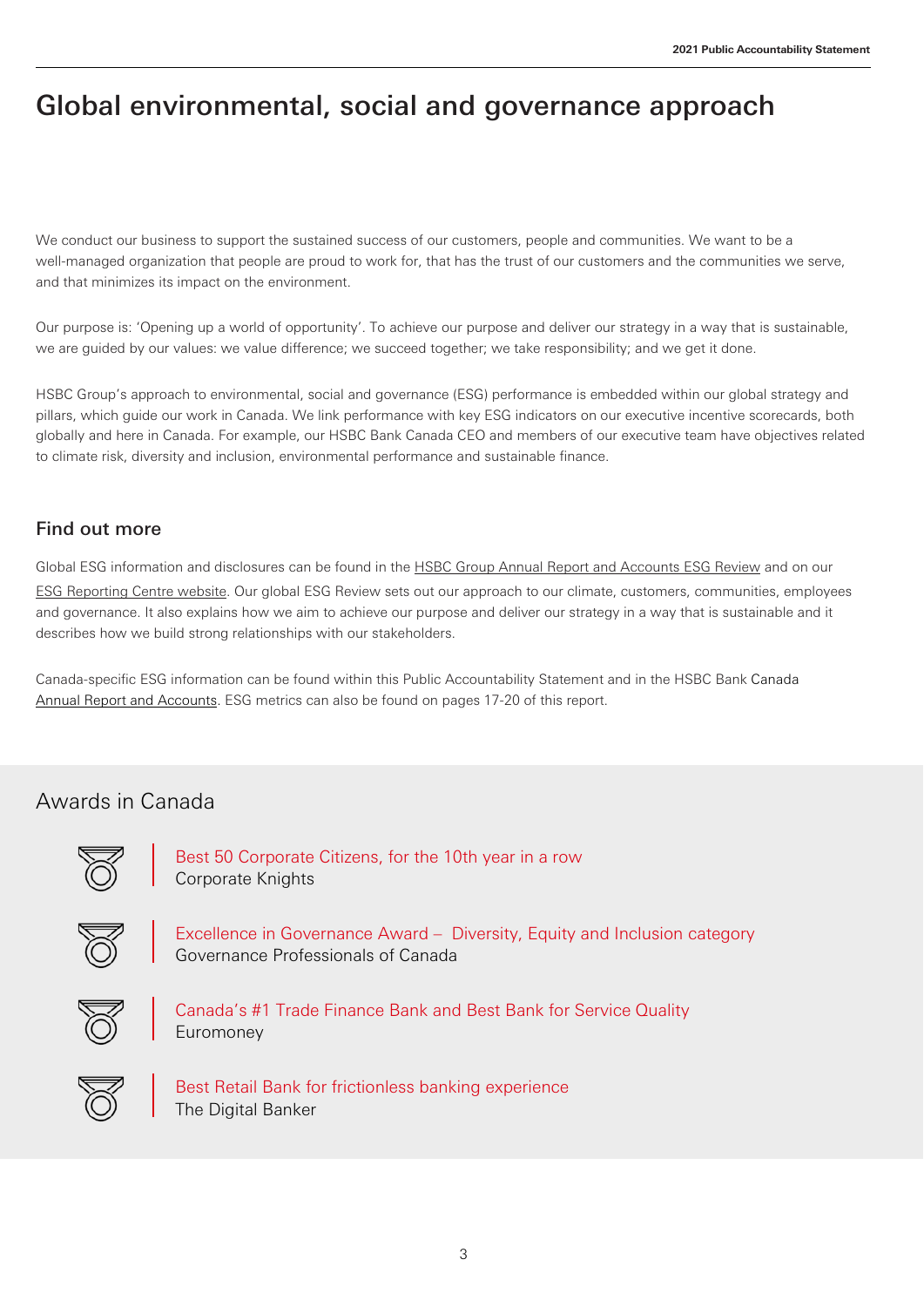## Climate

Making the transition to net zero, in line with the Paris Agreement, requires businesses and economies to undergo a fundamental transformation. We believe that finance has a crucial role to play in tackling climate change – and HSBC aims to be a leading partner in the transition to a low-carbon future.

In 2020, we announced our global ambition to support our customers in their transition to net zero and a sustainable future. In 2021, we continued to deliver on our climate plan, including measuring our financed emissions, reducing energy consumption in our own operations, supporting our customers through the transition, and unlocking climate solutions and innovation.

## Canada 2021 Highlights



67%

increase in sustainable financing volumes from 2020



## 62%

reduction in greenhouse gas emissions from 2019 baseline<sup>1</sup>



## \$775,000

donated to accelerate and scale climate technology ventures

Visit our [Climate Strategy website](https://www.hsbc.com/who-we-are/our-climate-strategy) for more information.

Visit our [ESG Reporting Centre](https://www.hsbc.com/who-we-are/esg-and-responsible-business/esg-reporting-centre?tab=Latest%20reports) for global information, including Taskforce on Climate-related Financial Disclosures (TCFD). <sup>1</sup>For more details on this figure, review page 4 ("becoming a net-zero bank") and page 17.

## Becoming a net-zero bank

We aim to reduce carbon emissions from our operations and supply chains to net zero by 2030 or sooner, and to align financed emissions from our portfolio of customers to the Paris Agreement's goal of net zero by 2050 or sooner.

HSBC Bank Canada has been actively managing its environmental performance for many years. In 2021, we reduced our greenhouse gas emissions resulting from the energy used in our buildings and employees' business travel by 62% and our energy consumption by 15% from our 2019 baseline in Canada. This was mainly attributed to travel restrictions impacting our employees' business travel and the reduction of usage of our buildings due to the COVID-19 pandemic. As pandemic-related restrictions ease in future years, we will continue to review our work practices and travel policies to work towards our net-zero operations ambition.

We work closely with global colleagues on the delivery and operationalization of our net-zero finance strategy, ensuring it takes into consideration the unique needs of our clients and region.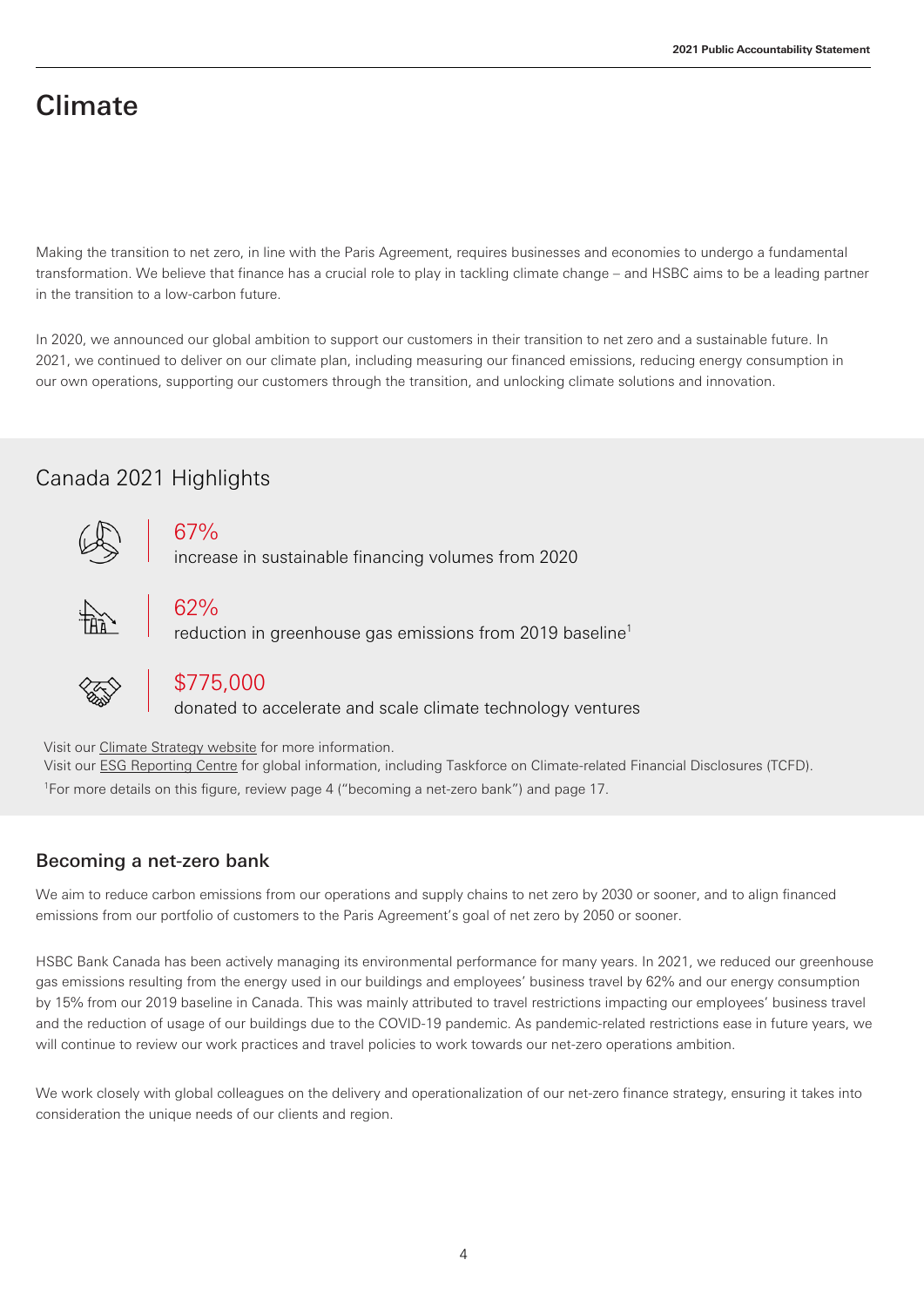#### Climate risk management

Strong governance and sustainability risk management underpin our climate strategy. Sustainability and climate-related risks are managed through our Group-wide risk management framework, and we support and contribute to HSBC Group's TCFD reporting, which is integrated into the HSBC Group Annual Report and Accounts.

In Canada, we established a Climate Risk Oversight Forum to oversee the local delivery of our climate risk management program and continue to evolve our risk appetite. We delivered education sessions to the HSBC Bank Canada Board and Audit, Risk and Conduct Review Committee to raise awareness and enhance oversight of sustainability and climate risks.

#### Unlocking climate solutions and innovations

The transition to a net-zero economy requires radical new solutions. We work closely with a range of partners to accelerate investment in natural resources, technology and sustainable infrastructure.

In Canada, we support MaRS Cleantech's Mission from MaRS: Climate Impact Challenge program, which aims to rapidly accelerate the adoption and commercialization of climate technologies. In 2021, MaRS announced its support for 10 carbon-reducing ventures in three greenhouse gas-intensive sectors: energy, real estate and transportation. Read more about MaRS and the other climate programs that we support in Canada on page 7.

#### Supporting customers to thrive in transition

Financing the transformation of businesses and infrastructure is key to building a sustainable future. HSBC Group's ambition is to provide and facilitate between USD750 billion and USD1 trillion in sustainable financing and investment globally by 2030 to support our customers to transition to more sustainable ways of doing business.

#### **Our approach to sustainable finance in Canada**

In Canada, we are a trusted partner to our clients in advancing their sustainability ambitions. In 2021, HSBC Bank Canada provided USD2.3 billion in sustainable financing, up 67% over 2020. See page 17 for sustainable finance volumes data.

Our Canada Climate Business Council, co-chaired by our President and CEO and made up of senior representatives from across our business, co-ordinates local sustainable finance activities and drives progress towards our global ambitions. We are also members of numerous industry organizations that are working to advance sustainability initiatives, including the Responsible Investment Association, Canadian Business for Social Responsibility and the Partnership for Carbon Accounting Financials.

In 2021, we accelerated our capacity to deliver sustainable finance products and solutions within our Commercial Banking business line. We launched the Canad[a Sustainable Finance Hub](https://www.business.hsbc.ca/en-ca/campaigns/sustainable-finance) to provide clients with products, insights and support for their transition to a low-carbon economy. We created a dedicated sustainable finance advisory unit within our Commercial Bank, and appointed a Head of Sustainable Finance, Commercial Banking. This capability allows HSBC to share practical and global knowledge on how companies can obtain support to bring their sustainability objectives to life. We also launched a broad suite of sustainable finance products for corporate customers of all sizes, which you can read about on page 15.

HSBC Bank Canada delivers sustainable finance solutions across all of our business lines. We provide advisory services and facilitate the flow of capital and provide access to equity and capital markets through green and sustainable bonds. In 2021, we were selected as a co-green structuring advisor on the Government of Canada's inaugural green bond. We also introduced an Energy Efficiency Loan and an Electric Vehicle Loan for our personal banking customers. Our asset management subsidiary became a signatory of the Canadian Investor Statement on Diversity and Inclusion and pledged its commitment to promote diversity and inclusion with their Canadian investees, and internally within its own business structure.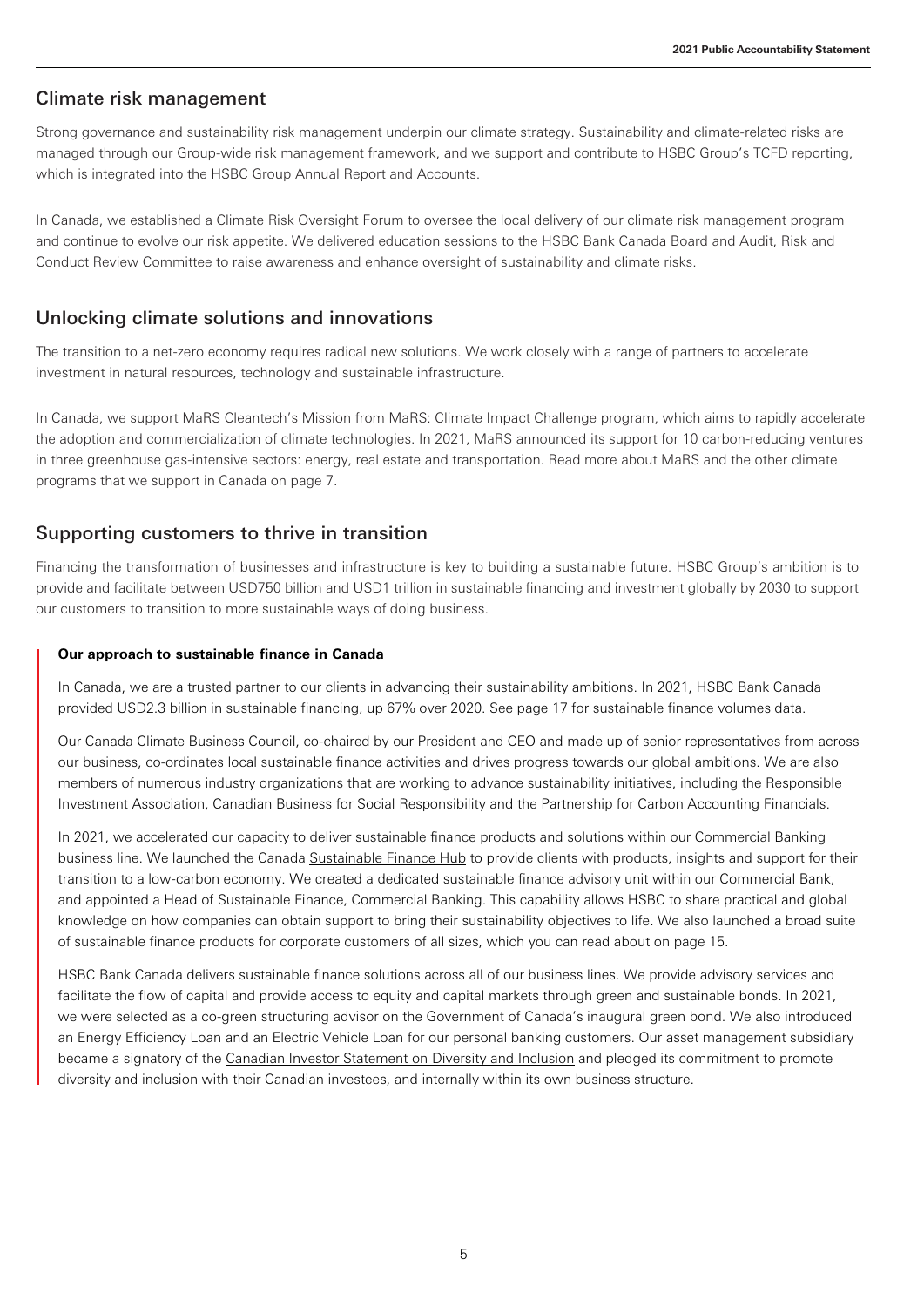## **Communities**

HSBC has a long history of supporting the communities we call home. In Canada, we are aligned with the HSBC Group's focus on climate solutions, employability and financial capability. A portion of our donation budget is also set aside for causes that our employees are most passionate about and with whom they volunteer.

In 2021, HSBC Bank Canada focused its community investment on building back better from the impacts of the pandemic and transitioning to a net-zero economy. Knowing that addressing climate change requires innovation, we funded new programs that focus on scaling climate solutions. Another significant portion of our work is directed towards partnerships that prepare people for employment or self-employment and help them better manage their money. These programs, similar to those we supported in 2020, focus on vulnerable groups most impacted by the COVID-19 pandemic.

We are also members of Volunteer Canada's [Corporate Community Engagement Council,](https://volunteer.ca/index.php?MenuItemID=357) with a mandate to work collaboratively to deliver strong leadership in the area of corporate citizenship.

## Charitable giving

HSBC supports registered Canadian charities in the communities where we operate through donations and other charitable giving.

#### Donations

HSBC Bank Canada donated \$4,147,834 to community programs that have a measurable impact. An additional \$1,112,622 was donated by the HSBC Group, bringing our total donations in Canada to \$5,260,456.

Through these donations, our partners are expected to help more than 142,000 people access community programs.

#### Other charitable giving

HSBC committed \$457,192 to registered charities through sponsorships and initiatives that support our business objectives.

## Canada 2021 Highlights



+\$5.2 million

donated to community programs



 $+142,000$ 

people reached through community programs



## $+$ \$646,000

donated to United Way through the HSBC Giving Campaign, including corporate donation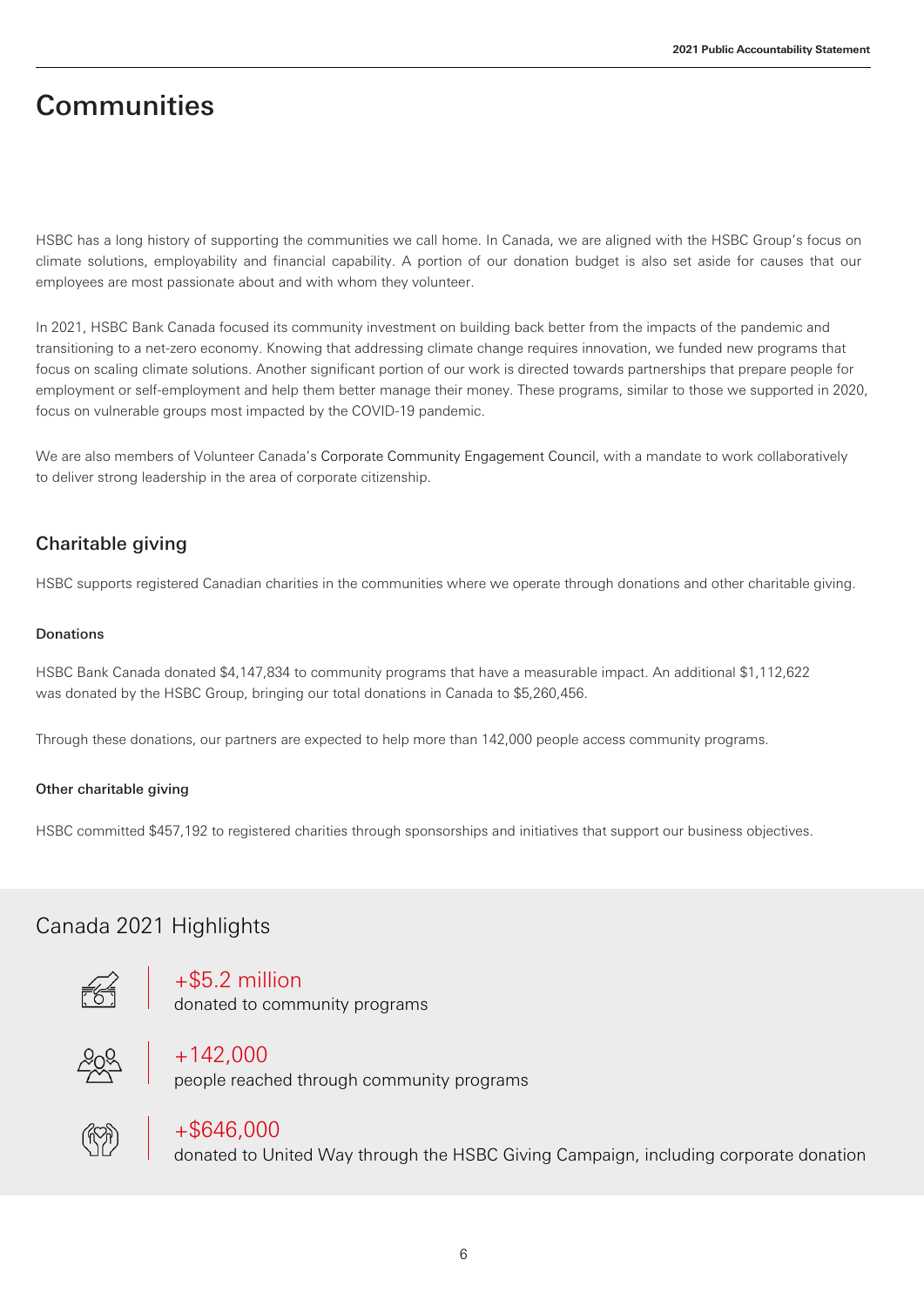#### Employee engagement

Investing in our communities goes beyond making donations. We work with our partners to create meaningful volunteering opportunities for our employees, whether through employment workshops, environmental stewardship programs or mentoring youth in entrepreneurship programs and global competitions. Each year, every employee is entitled to one paid day to volunteer with a charity of their choice. This year our employees volunteered more than 700 work hours. These self-reported volunteer hours are lower than pre-pandemic levels. In 2022, we will continue to support employees to report their volunteer hours and we will also be launching a new employee matching program to drive volunteerism and better capture reporting.

We also work with our employees to support causes that they are most passionate about. In 2021, we celebrated eight years of the HSBC Bank Canada Volunteer Fund, which provides micro-grants to charities that our colleagues volunteer with. One of these grants supported the Oakville Hospital Foundation with the purchase of essential medical equipment and programs that are not already funded by the government. More than 30 employees and their families delivered artwork and thank-you cards to doctors, nurses and staff who have been working tirelessly on the front lines.

Through our Climate Action Network across the country, colleagues also get involved in grassroots activities to support our climate strategy and better the environment through employee-led initiatives. In 2021, 400 employees participated in events that included eco-friendly gardening, waste cleanups, sustainable nutrition and a green holiday celebration.

#### Community investment programs

We supported 35 partners with local and global funding in 2021. These are some examples of the programs we supported:

#### Climate solutions: Accelerating climate technology ventures

We understand the need to find new solutions and increase the pace of change if the world is to achieve the Paris Agreement's goal of net zero by 2050. That is why the HSBC Group launched a global, five-year USD100 million philanthropic program to bring emerging climate solutions to scale.

In Canada, we are supporting programs that will help climate technology ventures to accelerate their path to commercialization and become scalable ventures with positive environmental and social impacts. In 2021, we donated \$775,000 across three programs with MaRS, the University of British Columbia and the University of Calgary, enabling them to reach over 60 ventures in sectors including energy, agriculture, carbon sequestration and removal, the circular economy and industrial innovations. The participating ventures will receive a variety of supports, including mentorship and connections to talent, capital and global markets.

#### Employability: United Way Centraide Canada

We support community employment programs that focus on preparing vulnerable, diverse and under-represented groups for sustainable and meaningful careers. In 2021, we partnered with United Way to provide employment programming for newcomers in Vancouver, Calgary, Edmonton, Toronto and Montreal.

Through our \$200,000 donation, United Way agencies will reach 450 newcomers with services such as workshops, training, mentorship and financial coaching from staff who specialize in strategies for sustainable employment and newcomer settlement. Colleagues also get involved as volunteers. One example is our team in Toronto who provided coaching and mentoring to new immigrants and individuals from diverse backgrounds.

#### Financial capability: ABC Life Literacy Canada

Through our focus on financial capability, we support Canadians of all ages to better manage their money. Our partnership with ABC Life Literacy Canada focuses on building the numeracy and financial literacy skills of children in grades 1-5 and their families with a particular focus on those whose first language is not English or French.

HSBC Family Literacy First is available online, for free, and is also delivered across the country by local community literacy groups, libraries and schools. In total, ABC Life Literacy Canada reached 119,500 children and parents in 2021 through direct program delivery and in-home downloads of the materials.

Colleagues also volunteer with the program. In 2021, colleagues recorded educational videos featured on ABC's YouTube channel and participated in virtual program delivery.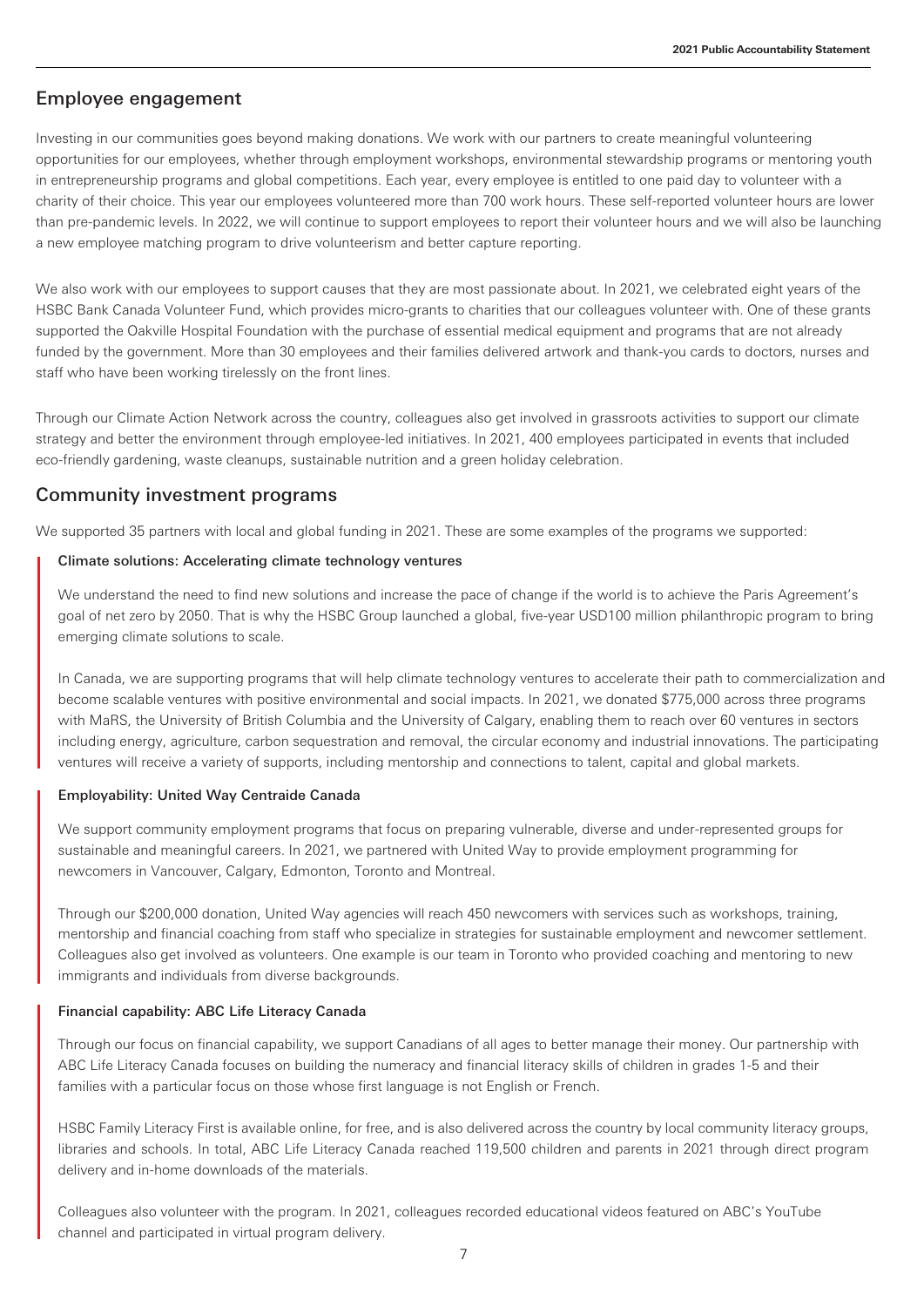

## HSBC Bank Canada partners

We made charitable donations to the following organizations in Canada

- ◆ **[ABC Life Literacy Canada](http://abclifeliteracy.ca/)**
- ◆ **ACCES** Employment
- ◆ [Alberta Children's Hospital Foundation](http://www.childrenshospital.ab.ca/site/PageServer?pagename=home_template)
- ◆ [BC Children's Hospital Foundation](https://www.bcchf.ca/)
- **[BGC Canada](https://www.bgccan.com/en/)**
- **[Canadian Red Cross](http://www.redcross.ca/)**
- [Children's Aid Foundation of Canada](http://www.cafdn.org/)
- ◆ The Donald Berman Yaldei Developmental **[Cente](http://www.yaldei.org/)r**
- ◆ [Earth Rangers](https://www.earthrangers.com/)
- ◆ [Enactus Canada](https://enactus.ca/)
- [Evergreen](https://www.evergreen.ca/)
- **[Food Banks Canada](https://www.foodbankscanada.ca/)**
- **[Indspire](http://indspire.ca/)**
- [JA Canada](http://jacanada.org/)
- ◆ [Les amis de la montagne](https://www.lemontroyal.qc.ca/en)
- ◆ [Montreal Children's Hospital Foundation](https://fondationduchildren.com/en/)
- ◆ [Neil Squire Society](https://www.neilsquire.ca/individual-programs-services/workingtogether/?gclid=EAIaIQobChMIkerRw9HZ9AIVfcmUCR1uIQTkEAAYASAAEgIHx_D_BwE)
- ◆ [Pathways to Education Canada](https://www.pathwaystoeducation.ca/)
- ◆ [RiverWatch Institute of Alberta](http://www.riverwatch.ab.ca/)
- ◆ [Ryerson University](https://www.ryerson.ca/)
- ◆ [Science World British Columbia](https://www.scienceworld.ca/)
- ◆ [SickKids Foundation](https://www.sickkidsfoundation.com/%23/)
- ◆ [Stanley Park Ecology Society](https://stanleyparkecology.ca/)
- ◆ [United Way of the Lower Mainland](http://www.unitedway.ca/)
- ◆ [University of British Columbia](https://www.ubc.ca/)
- ◆ [University of Calgary](https://www.ucalgary.ca/)
- [Yee Hong Community Wellness Foundation](https://www.yeehong.com/foundation/)
- **YWCA Metro Vancouver**



### HSBC Group partners

The HSBC Group provided funding to the following organizations delivering programs in Canada

- ◆ [JA Worldwide](https://www.jaworldwide.org/)
- **MaRS [Discovery District](https://www.marsdd.com/)**
- [Prince's Trust Canada](https://www.princestrust.ca/)
- **[Technovation](https://www.technovation.org/)**
- [Youth Employment Services](https://www.yes.on.ca/) HSBC Career Accelerator Program
- [Ashoka Green Skills Innovation Challenge](https://www.ashoka.org/en-us/story/meet-2021-green-skills-innovation-challenge-winners)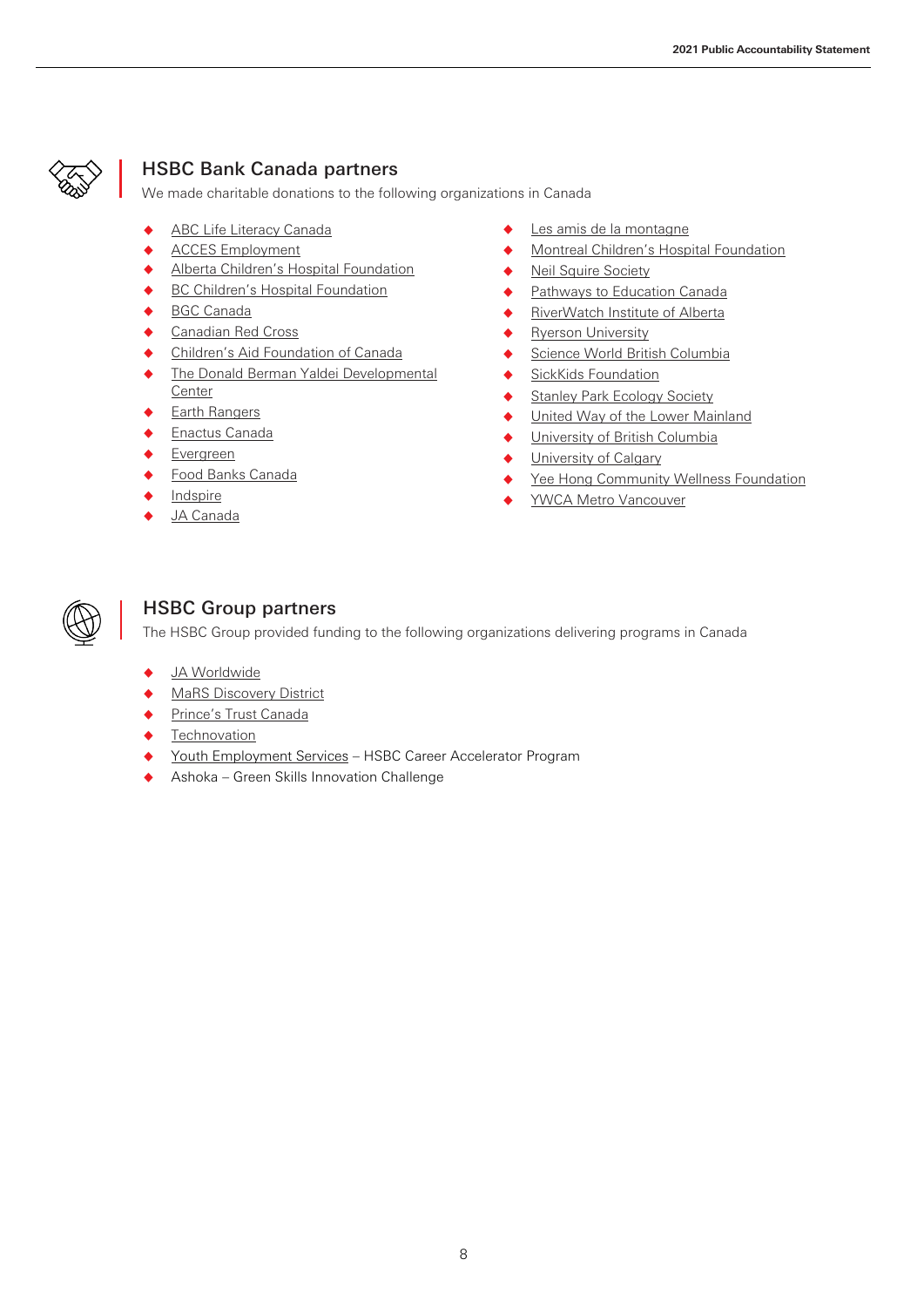## Employees

HSBC's success is built on our ability to attract, develop and retain highly qualified, diverse and talented employees. We strive to make HSBC a great place to work and we're proud of our inclusive, positive, customer-first work culture.

In 2021, we built on resilience and change initiatives to support our colleagues as they continued to adapt to changing work environments. With a global relaunch of our strategy, purpose and values, we focused our efforts to embed hybrid flexible working arrangements, support our customer-facing employees, listen to our people and promote well-being and mental health tools, while staying on track with our diversity and inclusion goals.

As part of the global re-launch of our strategy, we introduced hybrid working for our employees. Hybrid working is not only about where we work, but how we work. It creates a culture that promotes flexibility, collaboration, learning and well-being in both physical and virtual workplaces, and it allows our employees to be at their best and deliver exceptional outcomes for our customers.

We are considered a leader in employment equity and have received multiple Employment Equity Achievement Awards from the Canadian government. In 2021, we were recognized with the Governance Professionals of Canada Excellence in Governance Award in the Diversity, Equity and Inclusion category because our board of directors has remained gender-balanced since 2013.

## Canada 2021 Highlights



## 43%

of our employee population identifies as a visible minority



## +400 employees

have completed mental health training, including mental health first aid training



### 8 years

that our board has been continuously gender-balanced (2013-2021)

Visit our HSBC Careers website to find out about our approach to DEI.

## Well-being

Our aim is to create an environment where everyone feels safe, supported and engaged. We provide mental health education to everyone through our digital platform, helping them to spot the signs of poor mental health, have open and supportive conversations, and directing people to appropriate professional help. Our health plan coverage has been enhanced to include 100% coverage for 18 visits to a mental health professional each year.

We have also focused on giving employees the confidence and competence to manage their finances. Learning modules covering saving strategies and healthy financial habits are now available to all employees. Our benefits suppliers are providing opportunities for our employees to learn more about our Defined Contribution Pension Plan and Flex Saving program. All employees also have access to a dedicated Employee Banking Concierge who is available to discuss employee financial benefits and share education and insights.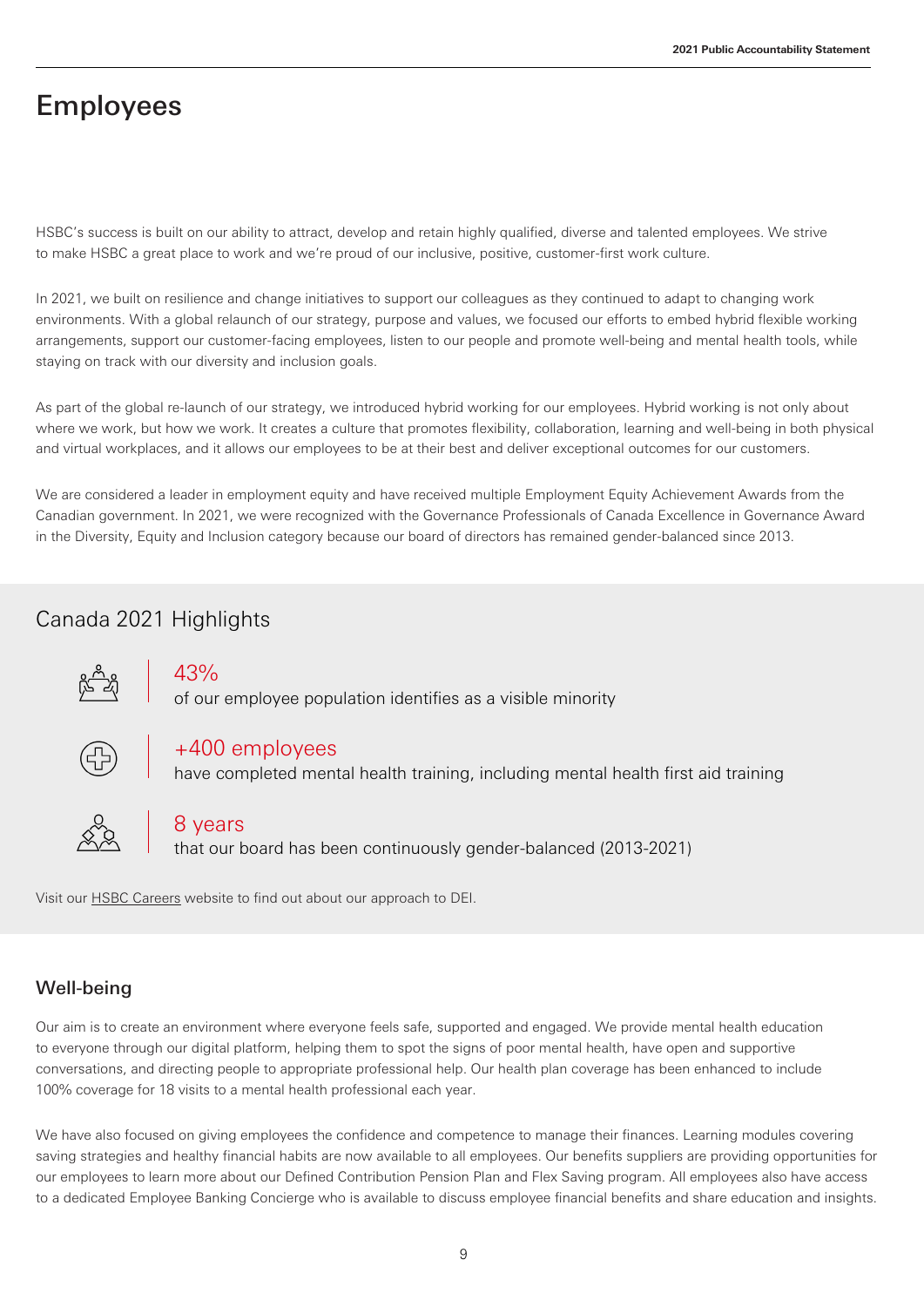#### Learning and development

We reward performance and offer a wide range of training and career-development opportunities – both in Canada and abroad – as well as flexible benefit packages and working arrangements.

In 2021, we enhanced our Future Skills curriculum to enable our employees to explore new skills and take greater ownership of their development. This included the launch of "Degreed," an online platform that provides a best-in-class user experience for self-paced and guided learning.

#### Diversity, equity and inclusion

We are committed to fostering an inclusive environment where people are valued, respected and supported to thrive and fulfil their potential. By leveraging the diversity of ideas, backgrounds, styles and perspectives of our people, we are better able to meet the needs of our different clients and stakeholders and drive better business outcomes. A key cornerstone of our strategy is delivered through our nine employee resource groups (ERGs) in Canada. Our ERGs represent many intersectional groups at HSBC and celebrate the diversity of our workforce. More information about our approach to DEI can be found in our Employment Equity Report on the HSBC Careers [website.](https://www.about.hsbc.ca/careers)

In 2020, HSBC made a global commitment to improve opportunities for Black and ethnic minority employees and boost the diversity of our senior leadership. This year we continued to make progress on our commitment to stand against all forms of racism and discrimination, including achieving 5% Black representation within student hires and 3% corporate donations to promote investment and create opportunities in the Black community. Both of these objectives are included in the [CEO pledge](https://www.ceoaction.com/pledge/ceo-pledge/) as part of our commitment to the BlackNorth Initiative.

#### Truth and reconciliation

We recognize the history and impact of residential schools in Canada and understand that the effects are still felt to this day. In 2021, HSBC Bank Canada was proud to join th[e Gord Downie & Chanie Wenjack Fund](https://downiewenjack.ca/) as a Legacy Space Partner. Through this partnership, we committed to moving reconciliation forward by creating a safe, welcoming space that provides education and awareness about Indigenous history. Together with our Indigenous Canadians Employee Resource Group (ICErg), we have been designing our Legacy Space in Toronto that will be available to employees and customers and will serve as a reminder of the important work we all need to do to advance reconciliation.

During National Indigenous History Month in June, we took time to reflect on and learn about the history and contributions Indigenous peoples have made in shaping Canada. On National Indigenous People's Day (June 21), we featured Indigenous dancers, singers, poets and other Indigenous talent during a national virtual event.

On September 30, we commemorated Canada's inaugural National Day for Truth and Reconciliation. Together with ICErg and the Gord Downie & Chanie Wenjack Fund we hosted a virtual event that reflected on the history and legacy of the Indigenous residential school system, engaged in education and conversation about the injustices inflicted on Indigenous people, and took the opportunity to examine how we can all participate in reconciliation.

We know that there is always more work to do, and we're working hard to ensure that HSBC remains a place where diverse viewpoints are valued and that we have a robust and diverse pipeline of talented employees. We continue to advance our diversity and inclusion efforts so that they enable the best and healthiest outcomes for our people, customers and stakeholders.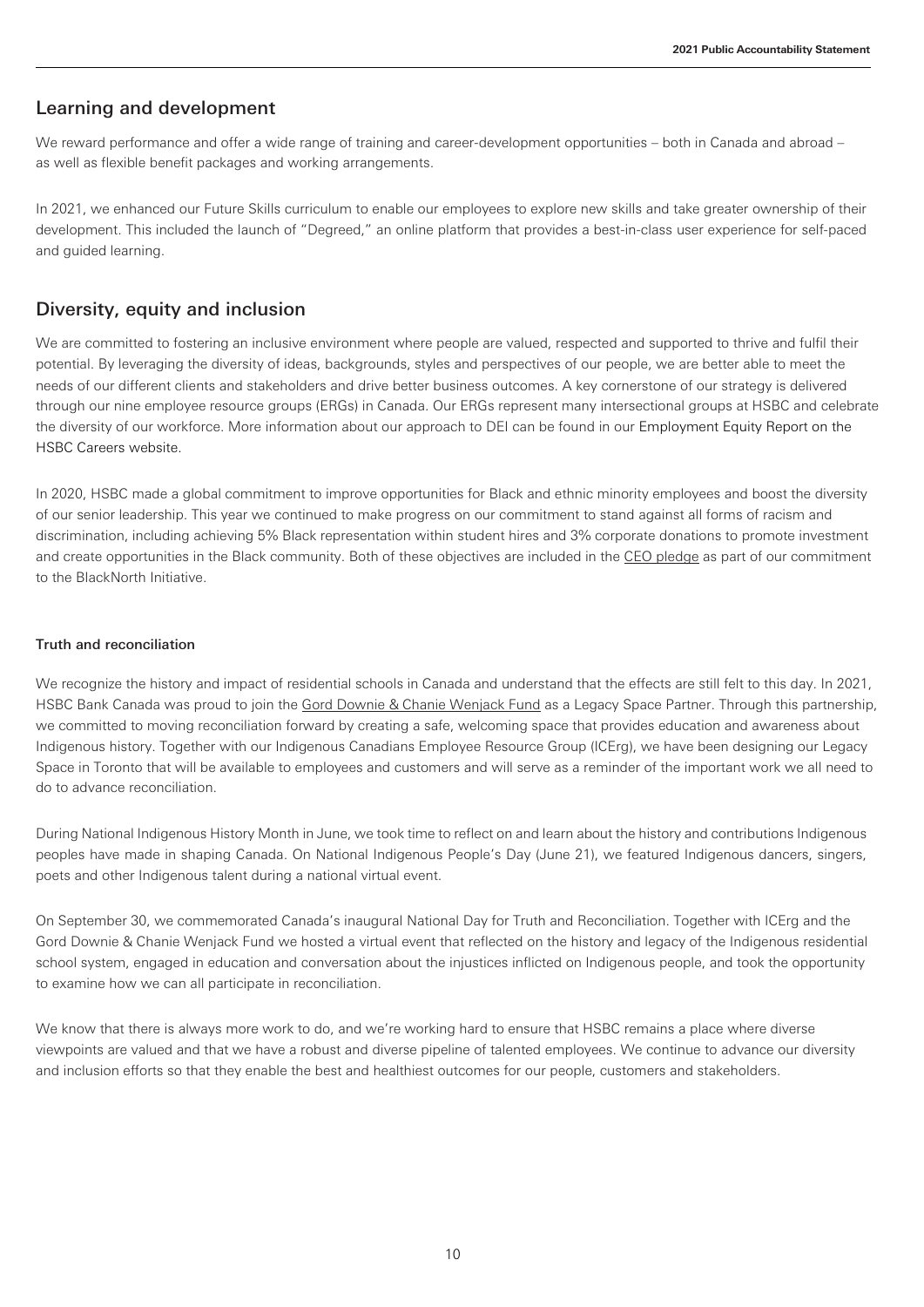## Wealth and personal banking customers

Our customers are at the heart of what we do, and we are continually seeking to improve their banking experience and ensure they have the financial tools they need to thrive.

In 2021, we continued to support our customers with a wide range of products and services to meet their needs, and we made a number of digital enhancements that made it easier to bank with us. We also continued to be flexible in supporting our customers impacted by COVID-19, and maintained health and safety protocols by installing Plexiglas barriers and providing hand sanitizer and personal protective equipment for staff.

## Canada 2021 Highlights



39

134

branches across Canada, including two new ones

Visit [hsbc.ca](https://www.hsbc.ca/) to find out more about our accounts and services.

### Digital enhancements

In 2021, we enhanced our online and mobile banking experience and introduced new features. We actively listened to customer feedback and delivered features that further deepened our relationships and empowered customers with the confidence to bank safely and confidently from home. Of the many digital banking enhancements delivered in 2021, two stand out: the HSBC EasyID™ expansion and an enhanced online banking interface.

online financial education sessions delivered, reaching 4,000 newcomers

HSBC was one of the first financial institutions in Canada to integrate digital identification verification into our credit cards and deposit account opening process. We've made HSBC EasyID™ even better by offering online account opening for international customers. Now, both domestic and international customers can conveniently open accounts from the comfort of their home.

We also released a cleaner look and feel for our online banking account summary dashboard. Customers now have easier access to make day-to-day banking transactions and account updates with a Quick Links menu. Additionally, InvestDirect balances and authorized HSBC credit card transactions not yet posted were also introduced to the platform.

#### Other digital enhancements:

- Direct calling from the HSBC Canada mobile app
- Digital student account opening
- Easy switch to paperless for HSBC credit card customers
- Digital void cheques
- HSBC Canada mobile app cheque deposit enhancement
- Conversational banking with MOBA (chat bot) and Apple Business Chat
- Greater online banking security through trusted browsers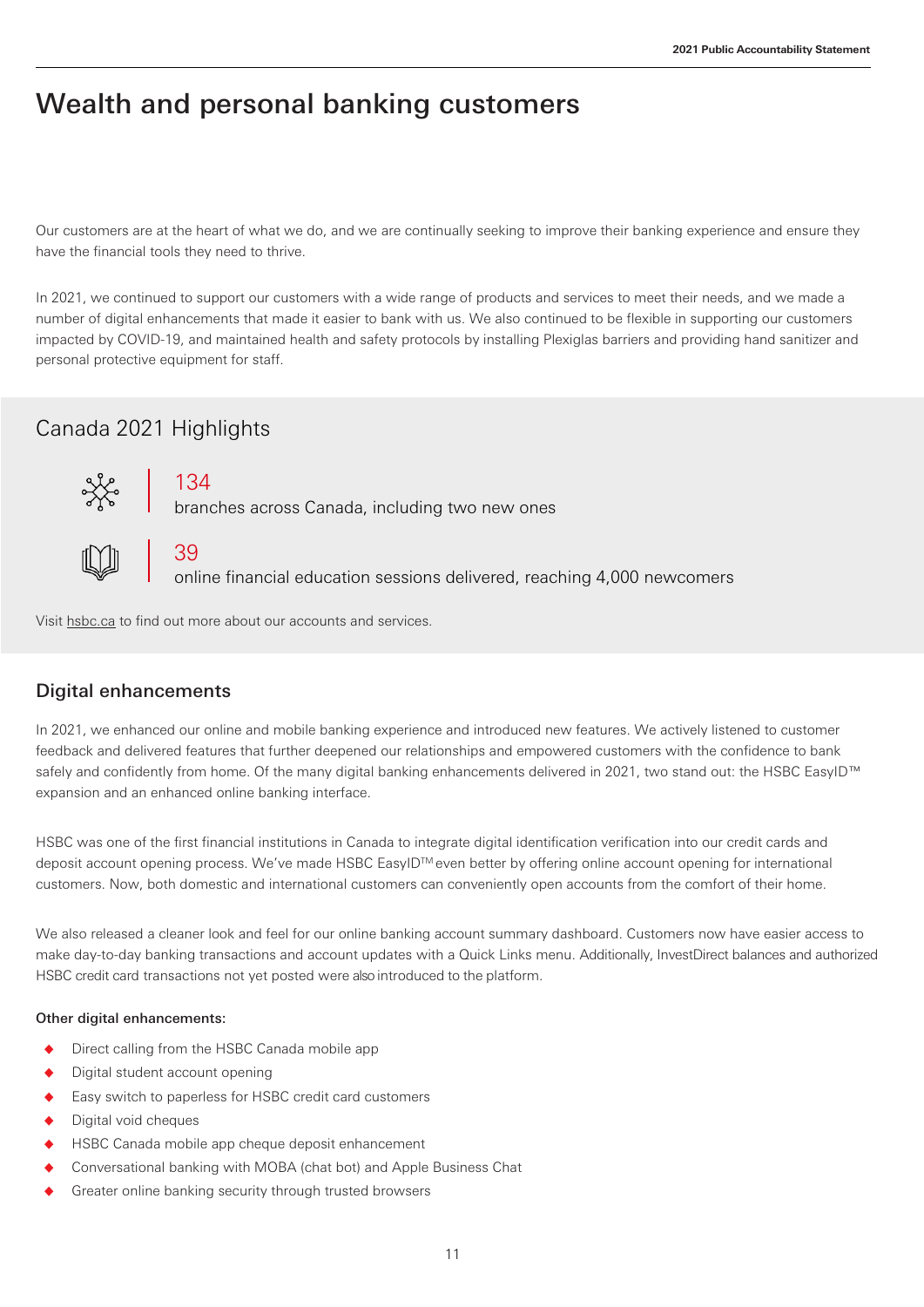#### Access to products and services

We aim to play an active role in opening up a world of opportunity for individuals by supporting them to build their financial health and removing the different barriers that individuals can face in accessing financial services.

We believe that a customer's background, income or credit history should not stand in the way of obtaining banking services. We offer products and services that take into consideration the needs of our customers.

HSBC Bank Canada is a signatory to the federal government's initiative to ensure Canadians have access to basic banking services at low cost or no cost, and we offer our customers access to an appropriate basic account regardless of their personal financial circumstances.

We also provide financial relief to customers facing hardship, and take into consideration their unique circumstances on a caseby-case basis. Examples of the supports we provide are special payment arrangements on mortgages, loans and credit cards, and re-amortizing mortgages.

#### **Youth and students**

For youth under 19 years of age, our [Youth Savings Account](https://www.hsbc.ca/savings-accounts/products/youth-savings/) has no transaction fees, includes unlimited withdrawals and debits, and offers daily interest from the first dollar, paid monthly.

We also provide two chequing account options tailored for students. The Student Chequing Account is for full-time post-secondary students and has unlimited transactions, no monthly fees and no minimum balance requirement. Our Performance Chequing-Limited Account is also available for free to registered post-secondary and secondary students.

#### **Newcomers**

For new immigrants to Canada, we provide a number of products and services, and actively engage with community organizations to ensure that newcomers are supported when they arrive in the country. We have a dedicated team that focuses on the needs of this population, with team members specializing in permanent residents, work permit holders and students.

We provide newcomers with pre- and post-arrival account opening services, in both digital and non-digital formats. Our 90-Day Success Kit helps newcomers understand Canadian finances and provides advice for their settlement journey. We also offer other supports upon arrival, such as a partnership that provides medical insurance coverage for newcomers and temporary residents. We also connect job seekers to a dedicated HSBC recruitment website.

Following their immediate arrival, we provide newcomers with complimentary banking, cash back offers and no-fee wire transfers. To support them in building credit history, we offer credit cards, overdraft protection and mortgages without the requirement of a credit history in Canada. We also support newcomers in transferring their home country credit history for bigger purchases like mortgages. We also participate in the federal government's Student GIC Program, which helps students expedite the study permit application process.

A large part of our work is to connect with community partners and settlement agencies. For example, our Markville Mall branch delivered a session on financial well-being to youth at the Centre for Immigrant and Community Services, and we provided financial literacy webinars for international and newcomer students.

Many newcomers are interested in launching businesses, and we provide dedicated products for these individuals. More details can be found on page 14.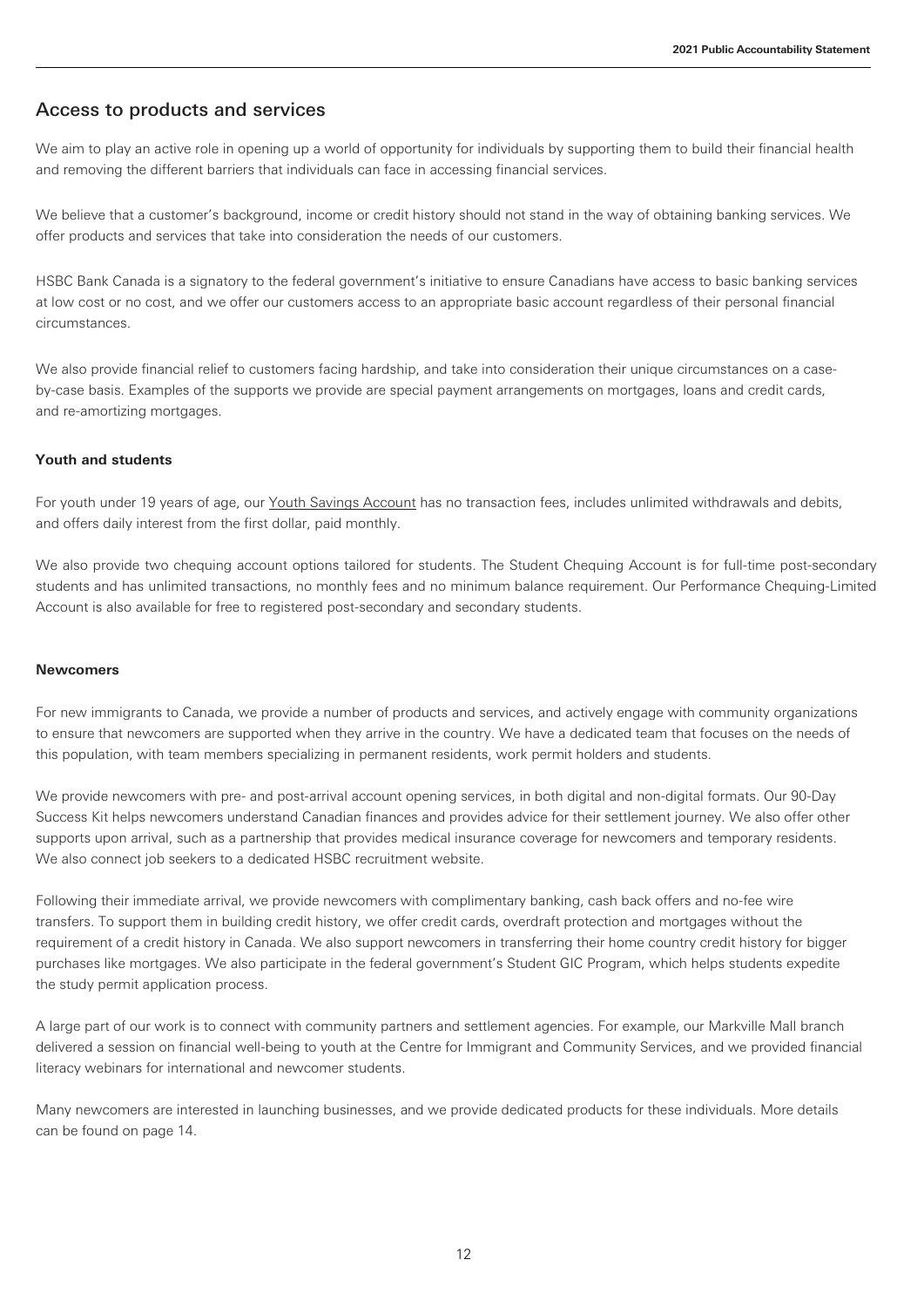#### **Seniors**

Our Performance Chequing-Limited Account is available for free to seniors aged 60 years and over, and we offer our Performance Chequing-Unlimited Account with no minimum balance requirements and unlimited transactions for seniors who qualify for a full banking relationship with us.

Seniors represent a significant portion of our clients, and over the past year, we've made a number of improvements to support this client group. For example, our dedicated seniors banking website offers a seniors banking guide, annual report, and advice and support. In 2021, we completed clear language testing with an older audience and made various updates to a number of documents using best-practice guidance for communication with seniors, such as using a larger font size and clearer layout.

We also make special considerations for seniors in our account management and collections processes and are flexible to the unique needs of our customers.

#### **Persons with disabilities**

Our Performance Chequing-Limited Account is available for free to beneficiaries of Registered Disability Savings Plans, and our newly launched travel and cashback credit cards are designed with better accessibility in mind. The card number and cardholder's name are lasered in black text on the back of the card, which provides better visual contrast than the traditional raised and embossed characters. We also introduced a notch on the vertical card, allowing those that are visually impaired to know which way to tap their card or insert it into an ATM.

We adhere to the Web Content Accessibility Guidelines of the World Wide Web Consortium and continue to review all our marketing and informational materials to ensure they are accessible to all Canadians. We also provide barrier-free access at almost every HSBC branch and office across the country, and relay service is available at all HSBC call centres to enhance communication.

Our branches have tools that help make the branch more accessible to clients with hearing and visual impairments. For example, branches have an OptiPlex text magnifier for enlarging text, and an advanced listening system that augments sound for clients who might not have a hearing aid. Our branches also have clear masks available to help clients and employees who read lips. In 2021, our Ability Employee Resource Group developed a guide for front-line employees to enhance communication with clients or co-workers who are hard of hearing.

Our employees must complete annual accessibility and customer-service training to ensure they are able to help all customers safely access our premises, products and services.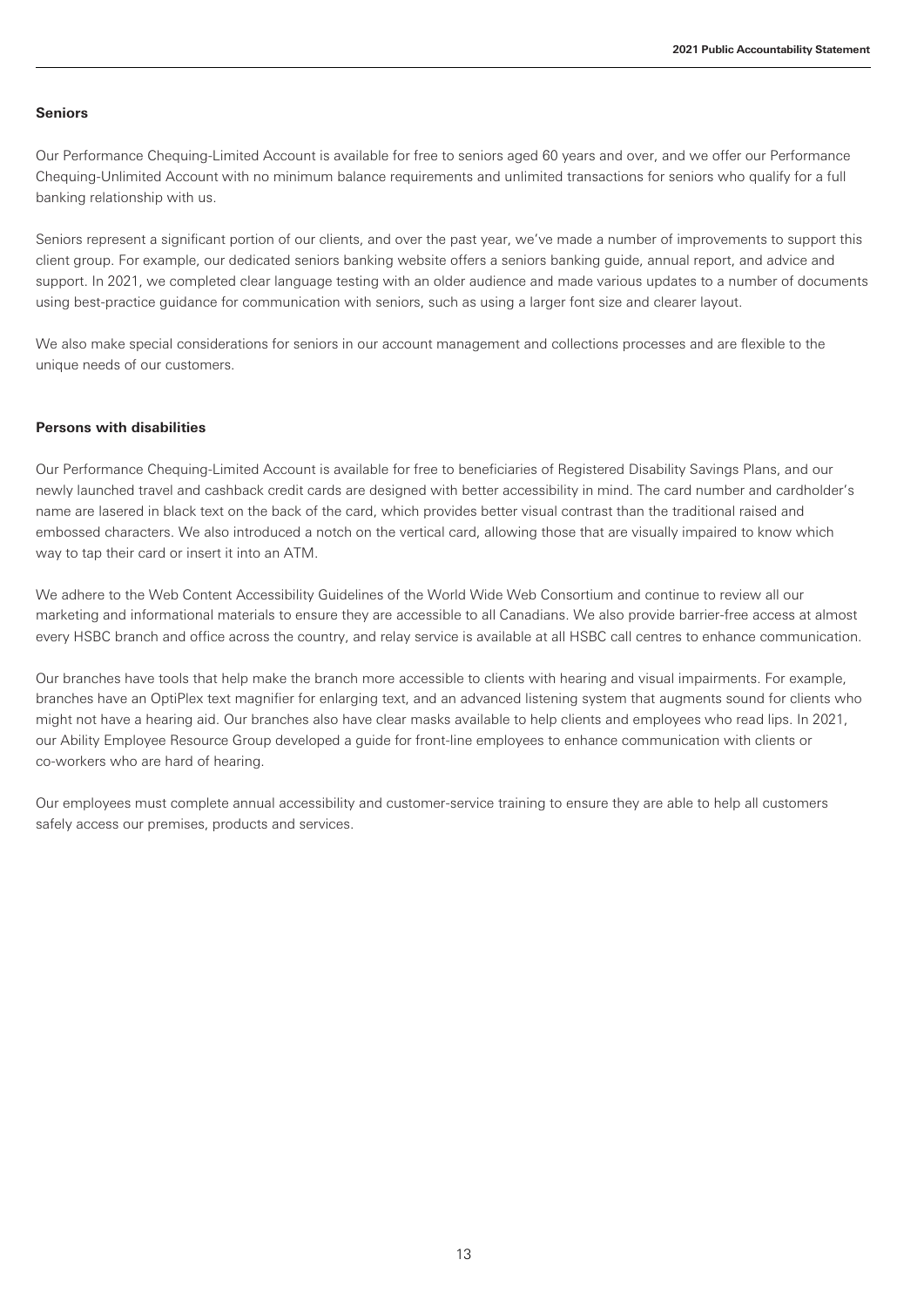## Small business and commercial banking customers

We help Canadian companies to do business by making international connections, sharing our global expertise and offering products specifically designed to support their needs. In 2021, we continued to participate in government relief programs and worked closely with customers to help them navigate the continued challenges faced through the pandemic.

## Canada 2021 Highlights



1<sup>st</sup> bank in Canada

to apply sustainable finance market principles to both trade and deposit products



+10,000

Canadian businesses provided with \$76 million in debt financing (see page 20)

Visit [Small Business Banking](https://www.hsbc.ca/small-business-banking-solutions/) and [Commercial Banking](https://www.business.hsbc.ca/) for more information.

Visit our [Sustainable Finance Hub](https://www.business.hsbc.ca/en-ca/campaigns/sustainable-finance) for more information about products and solutions.

### Supporting business growth

We work with businesses of all sizes and provide products and services that aim to meet their needs both here at home and as they do business internationally. Our global reach and expertise help our customers —who range from small businesses focused on the Canadian market to large companies operating internationally – thrive and grow.

#### **Small business banking**

Our HSBC Fusion offering for small businesses with annual revenues up to \$5 million gives business owners control over their personal and business life. We offer three different account options to meet the diverse needs of our small business customers. All of our small business banking clients benefit from a dedicated customer service line supporting both personal and business inquiries, online banking portal and dedicated app.

#### **Small business newcomer support**

We launched a new offering designed to help newcomer entrepreneurs who are starting or purchasing a business in Canada. Our specialty team works with them to help them open an account and receive up to \$5,000 in credit upon arrival in Canada or in advance.

#### **Government of Canada financing program**

We started offering loans through the federal government's Canada Small Business Financing Program. The program makes it easier for small businesses to get access to financing. The government partially shares the risk with lenders, and loans can be used to finance the purchase or improvement of land, buildings, equipment and leaseholds.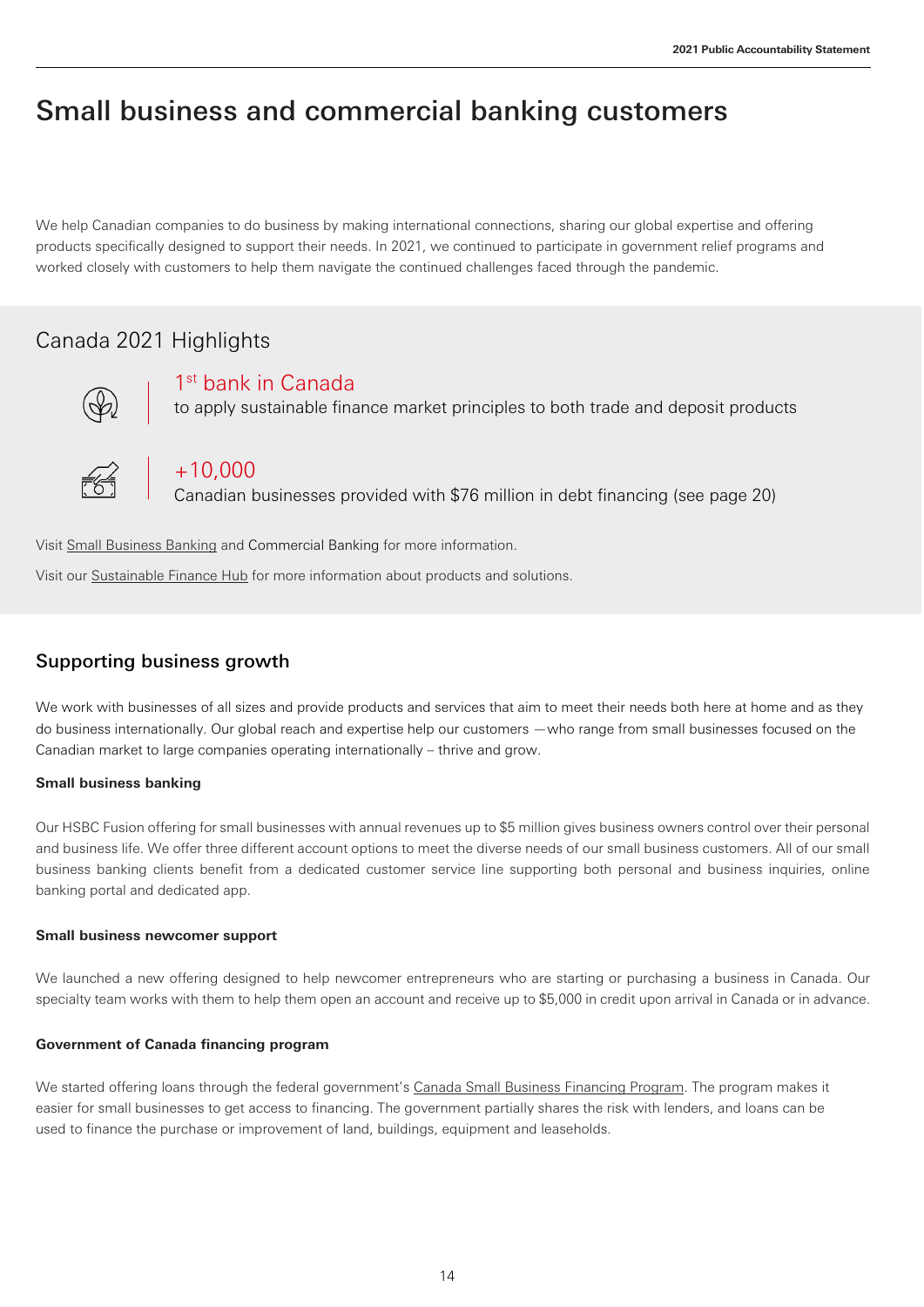#### **Canadian Business Growth Fund**

We are proud to be a founding shareholder of the Canadian Business Growth Fund. Launched in 2018, this independently operated fund addresses a gap in the market by investing up to \$1 billion in Canadian businesses to bolster growth and innovation, making equity and associated investments in small and medium-sized Canadian companies.

#### **Commercial Banking solutions**

We provide our Commercial Banking clients with revenues above \$5 million with a suite of products that helps them grow their business. These include working capital solutions, term loans, payment services, international trade facilitation, project finance and enabling access to local and global capital markets.

For example, our International Subsidiary Banking team offers guidance to international companies who want to expand and invest in Canada. Our Global Trade and Receivables Finance team provides working capital risk mitigation solutions to help businesses unlock funds trapped in inventory or receivables to keep the supply chain – and their businesses – moving forward.

#### Sustainable finance products and solutions

We are committed to helping our customers transition to a more sustainable future by providing a range of sustainability products and solutions. In 2021, we launched five new sustainable finance tools for commercial and global banking clients, building on our existing suite of products.

With our comprehensive range of sustainable finance offerings, HSBC Bank Canada became the first bank in Canada to apply sustainable finance market principles to both trade and deposit products. Our sustainable finance product launches in 2021 included:

- **Green deposits**
- Green equipment financing
- Green loans and green revolving credit facilities
- Sustainability linked loans for Commercial Banking clients
- Sustainable trade finance

Visit our [Sustainable Finance Hub](https://www.business.hsbc.ca/en-ca/campaigns/sustainable-finance) to see the full suite of products, and read more about our approach to sustainable finance on page 5.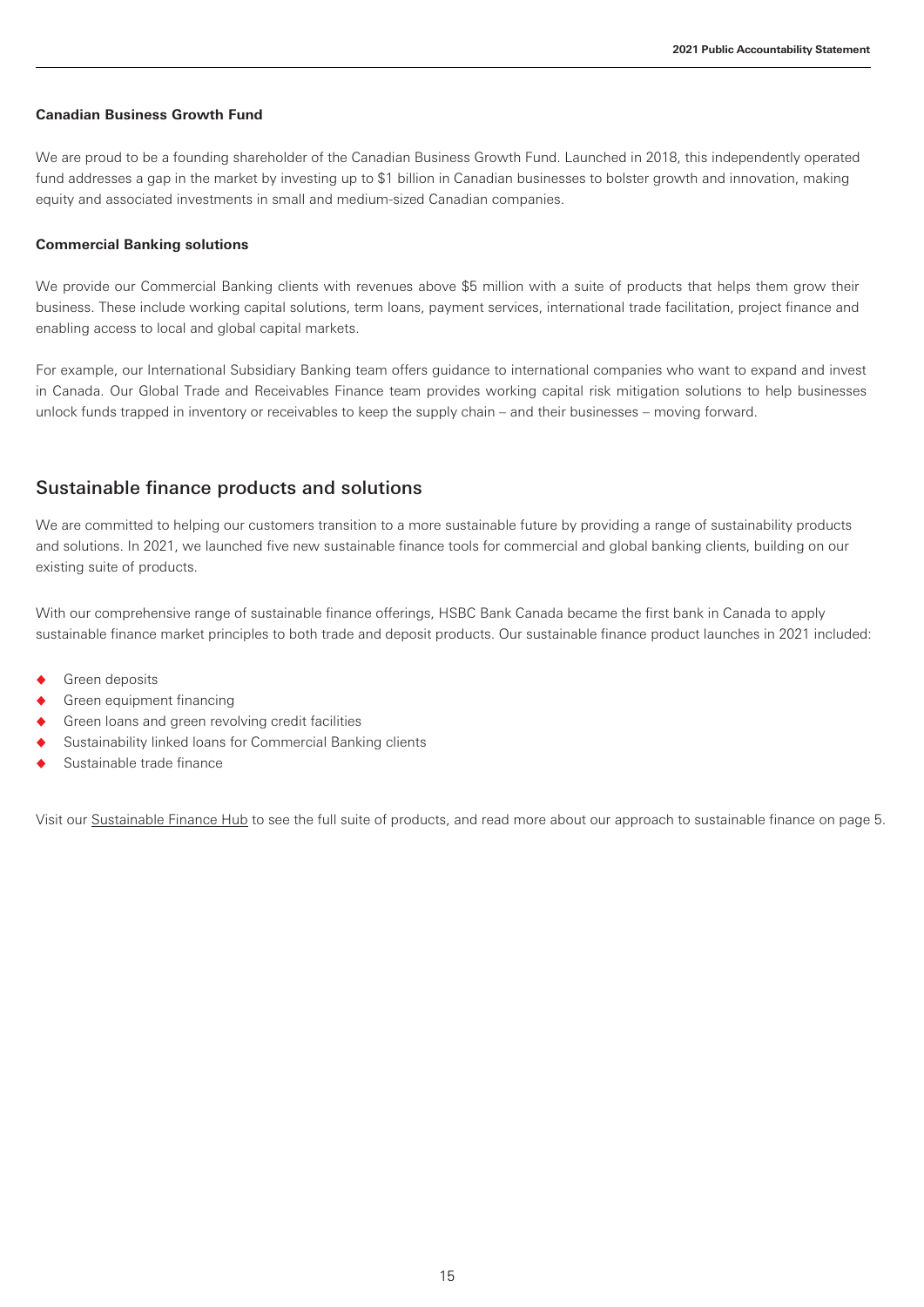## Taxes

We support all levels of government and Canadian communities by paying income taxes, capital taxes, goods and services tax, provincial sales taxes and other taxes, including payroll taxes and municipal and property taxes. It is estimated that in 2021, HSBC Bank Canada and its subsidiaries will have paid more than \$346 million in taxes.<sup>1</sup>

HSBC Bank Canada does not enter into or promote tax avoidance and works diligently to comply with its Canadian tax requirements. We observe the spirit as well as the letter of the law and deal with tax authorities in an open and honest manner.

For detailed tax information, read the HSBC Bank Canada Annual Report and Accounts.

#### Taxes paid in 2021<sup>1</sup>

(thousands of dollars)

|                                                 | Income taxes <sup>2</sup> | <b>Capital taxes</b> | <b>Total taxes</b> |
|-------------------------------------------------|---------------------------|----------------------|--------------------|
| <b>Federal</b>                                  | 140,282                   |                      | 140,282            |
| <b>Provincial/Territorial:</b>                  |                           |                      |                    |
| <b>British Columbia</b>                         | 44,291                    |                      | 44,291             |
| Yukon                                           |                           |                      |                    |
| Northwest Territories <sup>3</sup>              |                           |                      |                    |
| Alberta                                         | 5,615                     |                      | 5,615              |
| Saskatchewan                                    | 826                       | 2,178                | 3,004              |
| Nunavut <sup>3</sup>                            |                           |                      |                    |
| Manitoba                                        | 403                       | 1,953                | 2,357              |
| Ontario                                         | 45,507                    |                      | 45,507             |
| Quebec                                          | 8,009                     | 1,867                | 9,876              |
| Newfoundland and Labrador                       | 269                       |                      | 269                |
| New Brunswick                                   | 110                       | 376                  | 485                |
| Nova Scotia                                     | 373                       | 969                  | 1,342              |
| Prince Edward Island <sup>3</sup>               |                           |                      |                    |
| <b>Total income and capital taxes</b>           | 245,684                   | 7,344                | 253,028            |
| Goods and services tax and provincial sales tax |                           |                      | 50,263             |
| Other taxes <sup>4</sup>                        |                           |                      | 42,829             |
| Total <sup>5</sup>                              | 245,684                   | 7,344                | 346,120            |

Notes:

1. Amount shown is an estimate and includes taxes paid and payable. Applicable tax filing deadlines fall in the second quarter of 2022.

2. A portion of income tax payments made in 2021 is expected to be applied against 2022 installments.

3. HSBC Bank Canada does not have operations in these provinces/territories.

4. Other taxes include employer-paid payroll taxes and municipal and property taxes.

5. May not add due to rounding.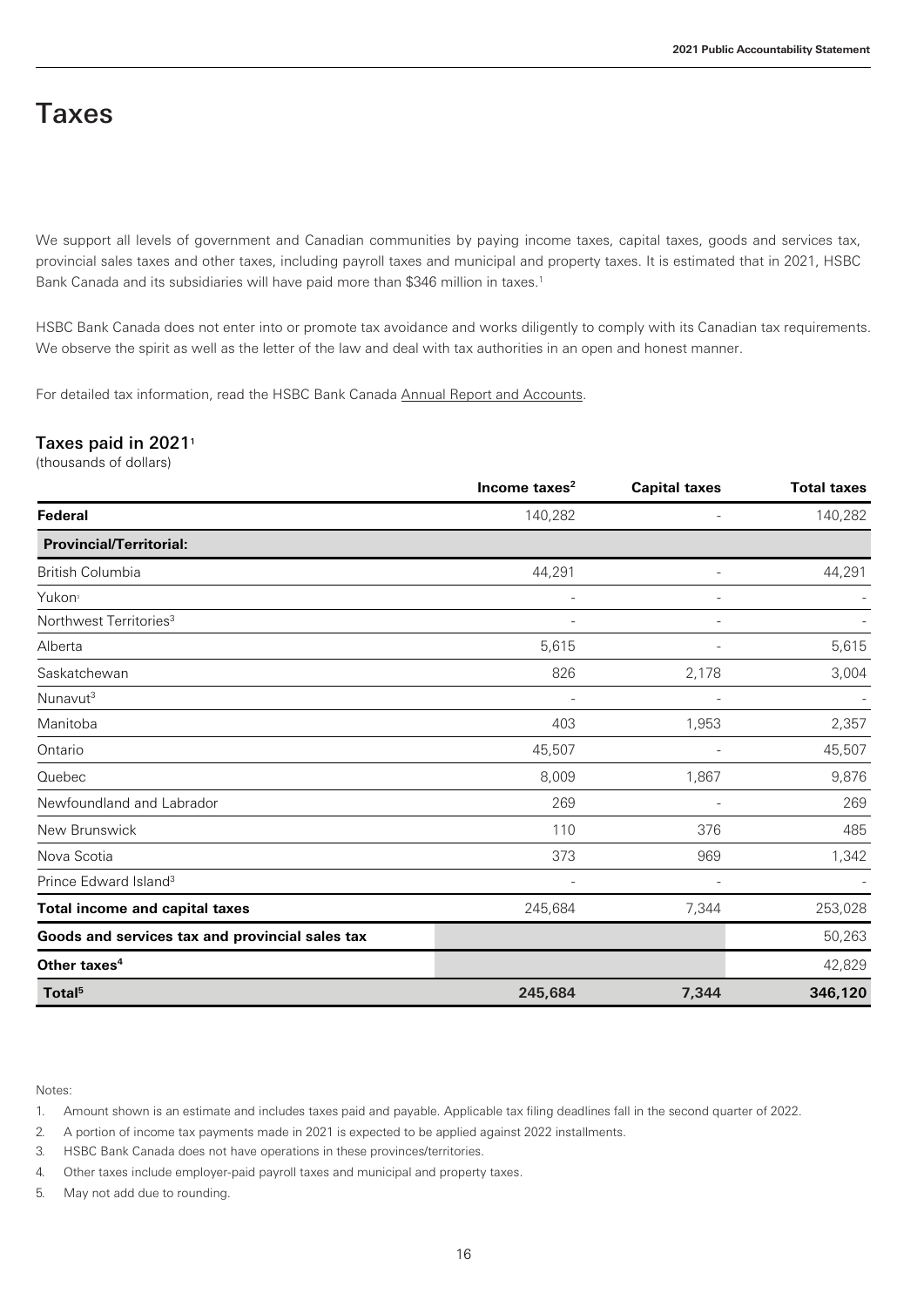## Data tables

These figures relate to our communities, the environment, employees and customers specific to Canada. We also report global environmental, social and governance data in the HSBC [Group Annual Report and Accounts ESG Review](https://www.hsbc.com/-/files/hsbc/investors/hsbc-results/2021/annual/pdfs/hsbc-holdings-plc/220222-annual-report-and-accounts-2021.pdf?download=1) and on our [ESG Reporting Centre](https://www.hsbc.com/who-we-are/esg-and-responsible-business/esg-reporting-centre?tab=Latest%20reports) website.

### **Communities**

(dollars)

|                                              | 2021      | 2020      | 2019      |
|----------------------------------------------|-----------|-----------|-----------|
| <b>HSBC Bank Canada charitable donations</b> | 4.147.834 | 4.006.649 | 4.046.000 |
| HSBC Group charitable donations in Canada    | 1.112.622 | 1.383.114 | 203,995   |
| HSBC Bank Canada other charitable giving     | 457.192   | 211.301   | 1.048.887 |
| Total                                        | 5,717,648 | 5,601,064 | 5,298,882 |

Other charitable giving includes contributions by our business lines and functions to registered charities for sponsorships and initiatives that align with our business goals.

### Environment

|                                                  | <b>Units</b>             | 2021    | 2020    | 2019    |
|--------------------------------------------------|--------------------------|---------|---------|---------|
| Greenhouse gas (GHG) emissions                   | tonnes CO <sub>2</sub> e | 4,403   | 6.004   | 11,541  |
| Energy consumption                               | GJ                       | 105.178 | 112.820 | 124,381 |
| Waste produced                                   | metric tonnes            | 1,432   | 1.554   | 1,396   |
| Waste recycled                                   | metric tonnes            | 1.018   | 1.088   | 1.003   |
| Percent of waste recycled                        | $\%$                     | 70      | 70      | 72      |
| Water consumption                                | m <sup>3</sup>           | 38.409  | 40.146  | 32,813  |
| Sustainable finance (providing and facilitating) | USD (millions)           | 2,325   | 1.394   | 1,302   |

Assurance on emissions data performance and progress with the sustainable finance ambitions has been provided by PricewaterhouseCoopers LLP (UK) over selected information aggregated at Group level; these details are available on our [ESG Reporting Centre](https://www.hsbc.com/who-we-are/esg-and-responsible-business/esg-reporting-centre?tab=Latest%20reports) website.

For definitions and North American reporting, refer to our globa[l ESG Data Pack](https://www.hsbc.com/-/files/hsbc/investors/hsbc-results/2021/annual/pdfs/hsbc-holdings-plc/220222-esg-datapack-2021-excel.xlsx?download=1) on th[e ESG Reporting Centre](https://www.hsbc.com/who-we-are/esg-and-responsible-business/esg-reporting-centre) website.

Reporting is based on available data. Data is regularly reviewed and new tools and methodologies are adopted in an ongoing effort to improve data accuracy.

- GHG emissions: This includes material emissions from company facilities, vehicles and the energy purchased to run our operations (scope 1 and scope 2 emissions), as well as employee business travel (partial scope 3). It does not include client emissions. GHG emissions data for 2019 and 2020 has been adjusted based on changes to air travel emissions calculations.
- Energy consumption: Data for 2019 has been adjusted based on changes in heating degree days and updated square footage.
- Waste production: Starting in 2020, data was adjusted to better account for monthly variations where direct billing information was not available. Reporting year 2019 was not adjusted, resulting in lower metric tonnes reported for 2019.
- Water consumption: Starting in 2020, we standardized reporting methods globally, resulting in an increase in reported water consumption compared to 2019. The 2019 baseline was not adjusted.
- Sustainable finance: includes facilitation (e.g., green and sustainability bonds) and providing financing (e.g., green loans).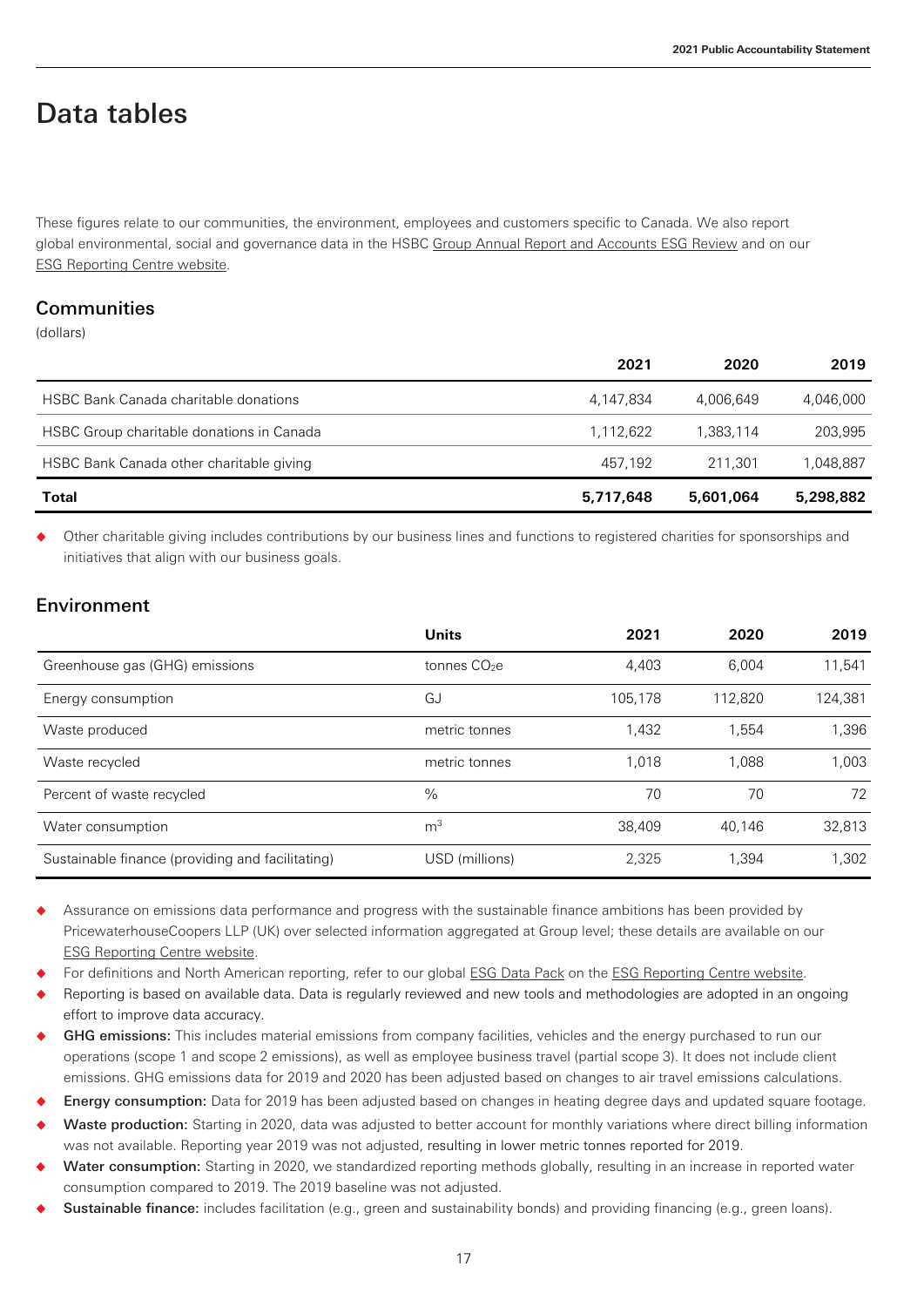#### Employees

#### **Headcount by province/territory (at December 31, 2021)**

| Province/territory1       | Regular<br>full-time | Regular<br>part-time | <b>Temporary</b><br>full-time | <b>Temporary</b><br>part-time | Total |
|---------------------------|----------------------|----------------------|-------------------------------|-------------------------------|-------|
| Alberta                   | 269                  | 32                   | $\overline{2}$                |                               | 303   |
| <b>British Columbia</b>   | 2,169                | 157                  | 16                            | 2                             | 2,344 |
| Manitoba                  | 18                   | 4                    | $\overline{\phantom{a}}$      |                               | 22    |
| New Brunswick             | 6                    | $\overline{2}$       | $\overline{\phantom{a}}$      |                               | 8     |
| Newfoundland and Labrador | 13                   | $\overline{2}$       | -                             |                               | 15    |
| Nova Scotia               | 17                   |                      | ٠                             |                               | 18    |
| Ontario                   | 1,989                | 97                   | 20                            | 4                             | 2,110 |
| Quebec                    | 451                  | 45                   | $\overline{2}$                |                               | 498   |
| Saskatchewan              | 26                   | 3                    |                               |                               | 30    |
| <b>Total</b>              | 4,958                | 343                  | 40                            | 7                             | 5,348 |

HSBC Bank Canada does not have operations in Yukon, Northwest Territories, Nunavut or Prince Edward Island.

Effective January 1, 2019, certain central services were transferred to a separate entity, HSBC Global Services (Canada) Limited (HGCA). These employees are included in the table above.

#### **Employee data year-over-year (as at December 31, 2021)**

|                                                      | <b>Units</b>         | 2021    | 2020         | 2019         |
|------------------------------------------------------|----------------------|---------|--------------|--------------|
| Number of full-time-equivalent employees             | #                    | 4,942   | 5,069        | 5,340        |
| Total employee costs                                 | millions of dollars  | 667     | 672          | 701          |
| Employee turnover                                    | $\frac{0}{0}$        | 18.8    | 12.4         | 14.6         |
| Employee engagement – snapshot survey                | $\frac{0}{0}$        | 70      | 69           | 67           |
| Total work-related fatalities                        | #                    | 0       | 0            | $\Omega$     |
| Defined benefit pension plan - assets                | thousands of dollars | 701,300 | 738,329      | 682,912      |
| Defined benefit pension plan – projected obligations | thousands of dollars | 723,148 | 773,370      | 722,116      |
| Women on Board of Directors                          | $\frac{0}{0}$        | 44      | 44           | 44           |
| Women in executive management positions              | $\frac{0}{0}$        | 67      | 67           | 69           |
| Visible minorities on Board of Directors             | $\frac{0}{0}$        | 11      | not reported | not reported |
| Visible minorities in executive management positions | $\frac{0}{0}$        |         | 7            | 13           |

- Effective January 1, 2019, certain central services were transferred to a separate entity, HSBC Global Services (Canada) Limited (HGCA). These employees are included in the table above.
- Total employee costs cover the sum of all employee salaries, benefits and variable pay.
- The employee engagement score is gathered through our global employee snapshot survey. For details about the questions that make up this score, see the **ESG Data Pack on our ESG Reporting Centre**.
- Diversity data is based on self-identification. For more information about our approach to diversity and inclusion, read our Employment Equity Narrative Report at [hsbc.ca/careers.](https://www.about.hsbc.ca/careers)
- The HSBC Bank Canada Board of Directors has been gender-balanced since 2013. Starting in 2018, the size of the Board decreased from 10 to nine directors, and as at December 31, 2021, four of the nine directors were women. Starting in 2022, two additional directors were appointed. 2022 information is not included in this table.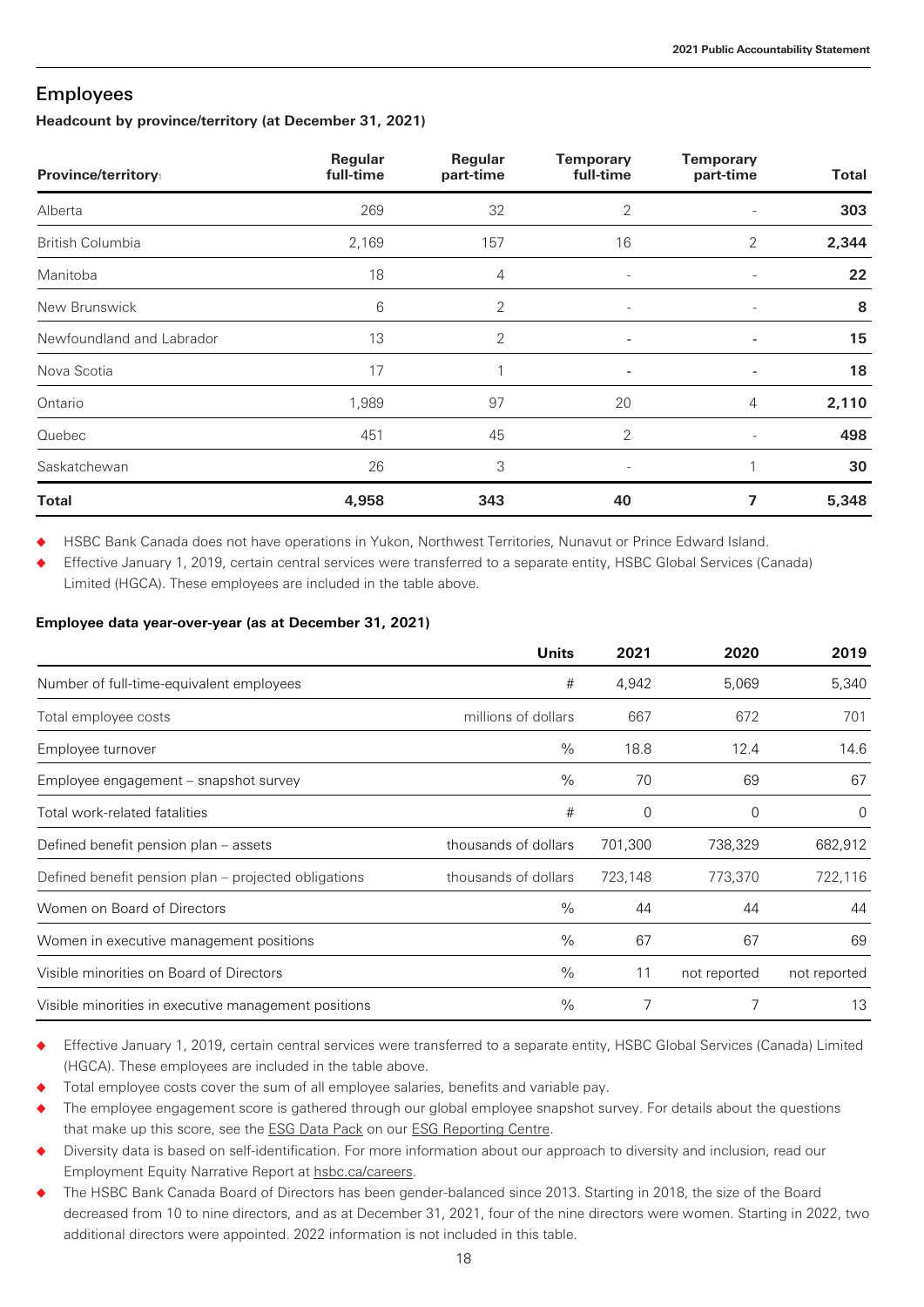### **Customers**

#### Resolving customer complaints

We publish a detailed [publicly available report](https://www.hsbc.ca/content/dam/hsbc/ca/docs/pdf/hsbc-canada-public-complaint-report-en.pdf) on the number of complaints submitted by customers across all three lines of business in Canada. The report describes our complaints process and the steps that we take to address customer concerns.

#### Branch openings, closures and relocations

HSBC Bank Canada's branch network aims to fulfil our customers' needs. When making decisions about changes to our branch network, we carefully consider the interests of our customers, staff and community.

#### **Openings**

| <b>Province</b> | Citv       | Address                        | ATM/Branch        |
|-----------------|------------|--------------------------------|-------------------|
| BC.             | Richmond   | 155 - 6699 River Road, V7C 0E6 | 1 branch & 2 ATMs |
| Ontario         | North York | 4806 Yonge Street, M2N 5M9     | 1 branch & 2 ATMs |

#### **Relocations**

| <b>Province</b> | City       | <b>Former address</b>       | <b>Relocated address</b>                                | <b>ATM/Branch</b> |
|-----------------|------------|-----------------------------|---------------------------------------------------------|-------------------|
| Saskatchewan    | Regina     | 1874 Scarth Street, S4P 4B3 | 1801 Hamilton Street, S4P 4B4                           | 1 branch & 1 ATM  |
| BC.             | White Rock |                             | 1493 Johnston Road, V4B 3Z9 1405 Johnston Road, V4B 3Z4 | 1 branch & 1 ATM  |

#### Closures

| <b>Province</b> | City           | <b>Address</b>                    | <b>ATM/Branch</b> |
|-----------------|----------------|-----------------------------------|-------------------|
| BC              | Richmond       | 6800 No. 3 Road, V6Y 2C4          | 1 branch & 2 ATMs |
| Quebec          | Trois-Rivières | 1182 Rue Royale, G9A 4J1          | 1 branch & 1 ATM  |
| Alberta         | Edmonton       | 6230 - 199 Street NW, T5T 2K4     | 1 branch & 1 ATM  |
| BC              | Vancouver      | 999 West Hastings Street, V6C 1M3 | 1 branch & 1 ATM  |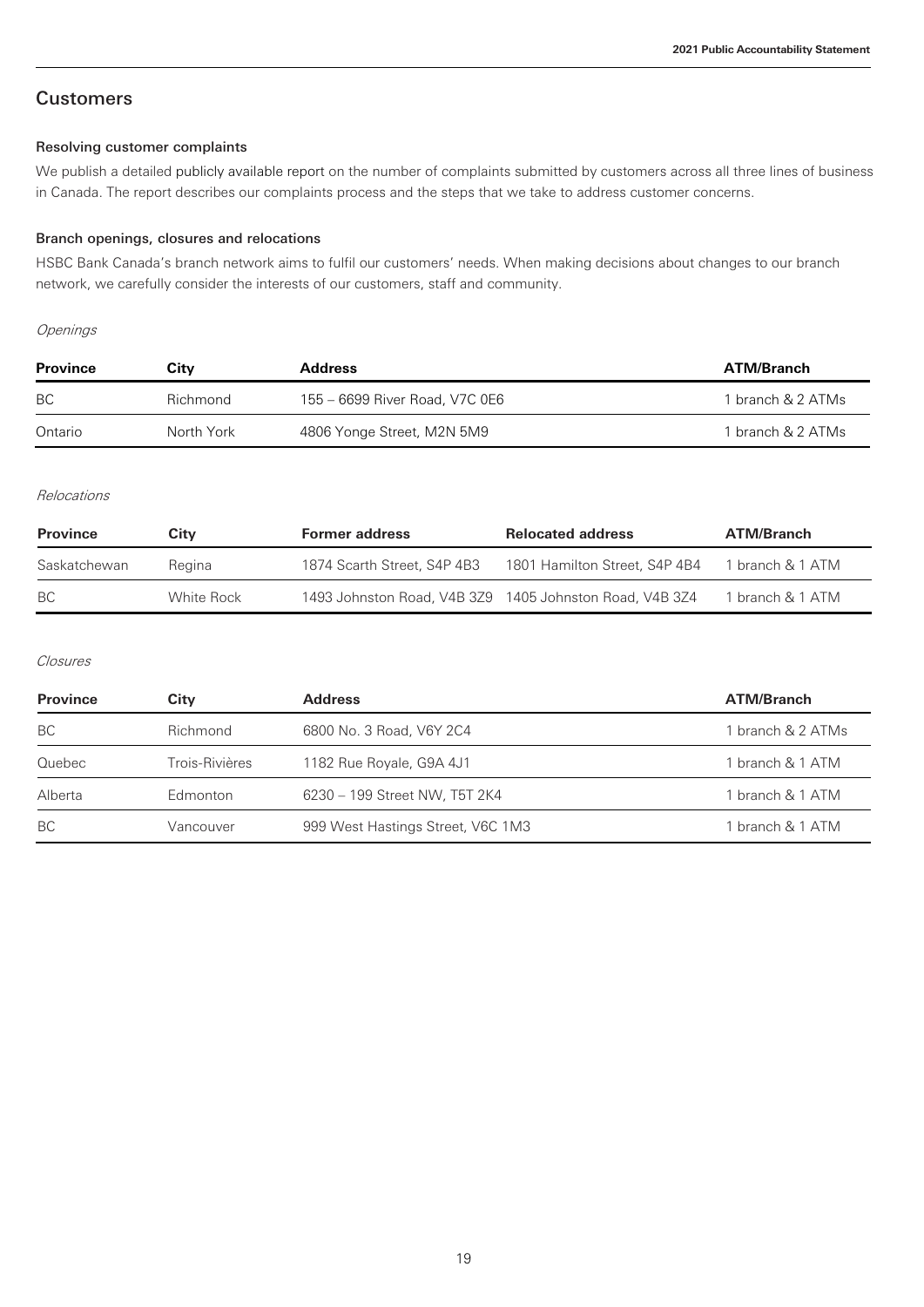#### **Canadian Business Debt Financing (as at December 31, 2021)**

Total amount of authorizations (thousands of dollars)

| <b>Provinces/territories</b>                               | \$0-<br>\$24,999 | \$25,000-<br>\$99,999 | \$100,000-<br>\$249,999 | \$250,000-<br>\$499,999 | \$500,000-<br>\$999,999 | \$1,000,000-<br>\$4,999,999 | \$5,000,000<br>and over | Total      |
|------------------------------------------------------------|------------------|-----------------------|-------------------------|-------------------------|-------------------------|-----------------------------|-------------------------|------------|
| British Columbia                                           | 4,389            | 23.128                | 50.457                  | 118,748                 | 259,076                 | 1,807,514                   | 18.840.911              | 21,104,223 |
| Alberta                                                    | 1,120            | 7.549                 | 21.860                  | 50.395                  | 103.937                 | 781.652                     | 12.189.869              | 13,156,382 |
| Saskatchewan/Manitoba                                      | 333              | 1.667                 | 5,102                   | 7,596                   | 19,684                  | 193.947                     | 1,821,785               | 2,050,114  |
| Ontario                                                    | 3,304            | 22.061                | 62.913                  | 115.140                 | 225,584                 | 1,930,702                   | 26.499.355              | 28,859,059 |
| Quebec                                                     | 1.091            | 5.948                 | 19,035                  | 91.232                  | 93.666                  | 688.583                     | 9.185.086               | 10.084.641 |
| New Brunswick/Nova<br>Scotia/ Newfoundland<br>and Labrador | 160              | 1.492                 | 3.954                   | 10,342                  | 18,558                  | 82.698                      | 1,032,285               | 1,149,489  |
| Total                                                      | 10,397           | 61,845                | 163,321                 | 393,453                 | 720,505                 | 5,485,096                   | 69,569,291              | 76,403,908 |

Number of customers to which debt financing was authorized

| <b>Provinces/territories</b>                               | \$0-<br>\$24,999 | $$25,000-$<br>\$99,999 | \$100,000-<br>\$249,999 | \$250,000-<br>\$499,999 | \$500,000-<br>\$999,999 | \$1,000,000-<br>\$4,999,999 | \$5,000,000<br>and over | <b>Total</b> |
|------------------------------------------------------------|------------------|------------------------|-------------------------|-------------------------|-------------------------|-----------------------------|-------------------------|--------------|
| British Columbia                                           | 742              | 406                    | 299                     | 311                     | 354                     | 734                         | 647                     | 3,493        |
| Alberta                                                    | 185              | 130                    | 123                     | 136                     | 144                     | 327                         | 327                     | 1,372        |
| Saskatchewan/Manitoba                                      | 42               | 27                     | 27                      | 21                      | 27                      | 73                          | 59                      | 276          |
| Ontario                                                    | 617              | 389                    | 378                     | 305                     | 295                     | 711                         | 841                     | 3,596        |
| Quebec                                                     | 227              | 109                    | 106                     | 244                     | 130                     | 264                         | 311                     | 1,391        |
| New Brunswick/Nova<br>Scotia/ Newfoundland<br>and Labrador | 23               | 24                     | 25                      | 26                      | 23                      | 36                          | 58                      | 215          |
| <b>Total</b>                                               | 1,836            | 1,085                  | 958                     | 1,043                   | 973                     | 2,205                       | 2,243                   | 10,343       |

The following considerations apply to the two tables above:

HSBC Bank Canada does not have operations in Yukon, Northwest Territories, Nunavut and Prince Edward Island.

◆ Client counts and authorizations for Saskatchewan have been added to Manitoba data for the same dollar band to preserve confidentiality.

◆ Client counts and authorizations for New Brunswick have been added to Nova Scotia and Newfoundland and Labrador data for the same dollar band to preserve confidentiality.

◆ Totals may not add due to rounding.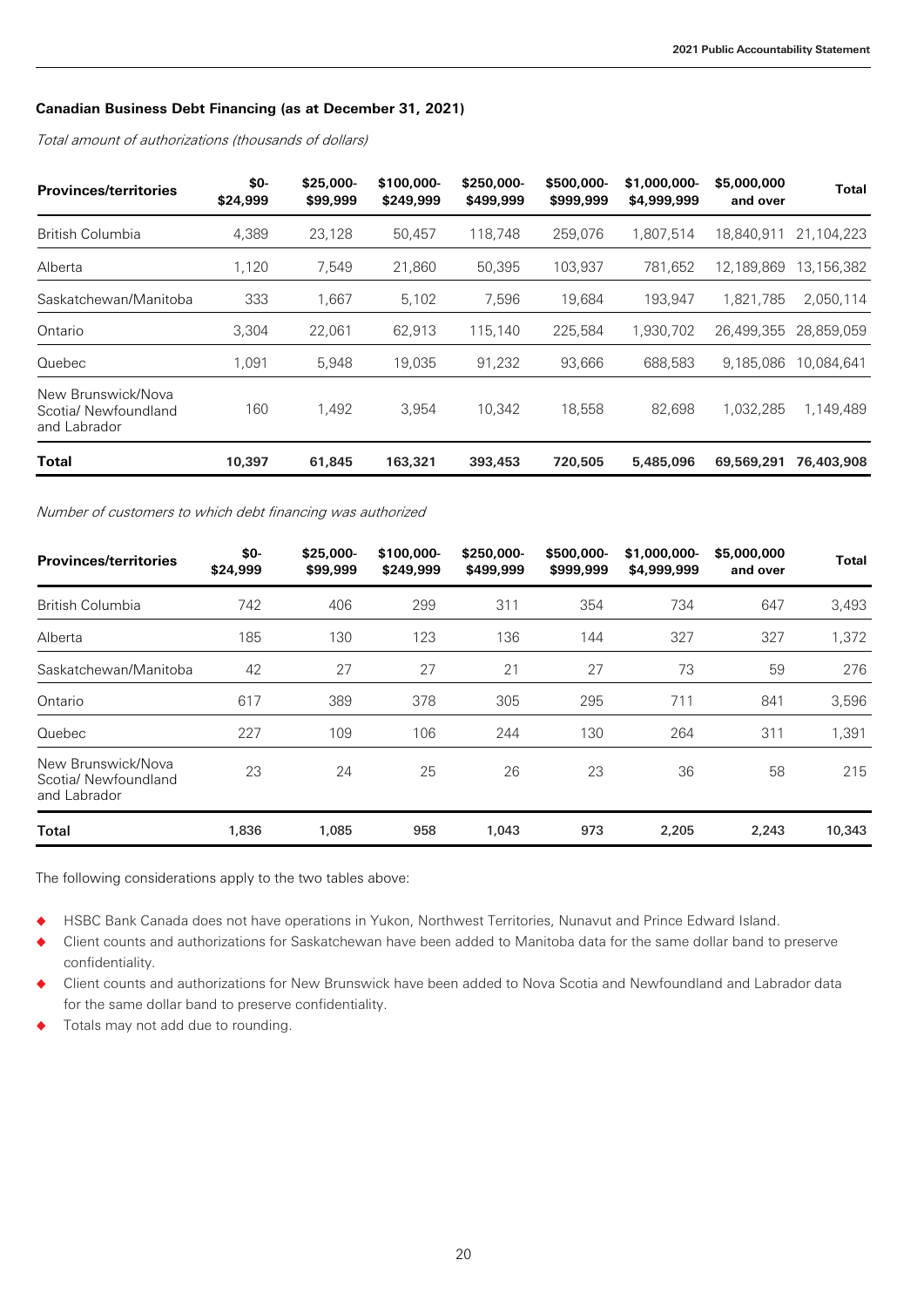## Key contacts

### **Requesting a charitable contribution**

HSBC Bank Canada supports community programs that provide a measurable impact in the areas of climate solutions, employability and financial capability. If you are a registered Canadian charity active in one of these areas and would like to be considered for a charitable contribution, please visit our [website](https://www.about.hsbc.ca/hsbc-in-canada/community) for more information.

## **Principal addresses**

#### **Vancouver**

HSBC Bank Canada 885 West Georgia Street Vancouver, British Columbia Canada V6C 3E8

#### **Toronto**

HSBC Bank Canada 16 York St. Toronto, Ontario Canada M5J 0E6

## **HSBC Bank Canada general inquiries**

Tel: 1 (888) 310-4722 [hsbc.ca/contact-us](https://www.hsbc.ca/contact-us/)

0000 [@HSBC\\_CA](https://twitter.com/HSBC_CA) [@HSBCCanada](https://www.facebook.com/HSBCCanada/) [@HSBC\\_CA](https://www.instagram.com/hsbc_ca/?hl=en) **[HSBCCanada](https://www.youtube.com/user/HSBCCanada)**